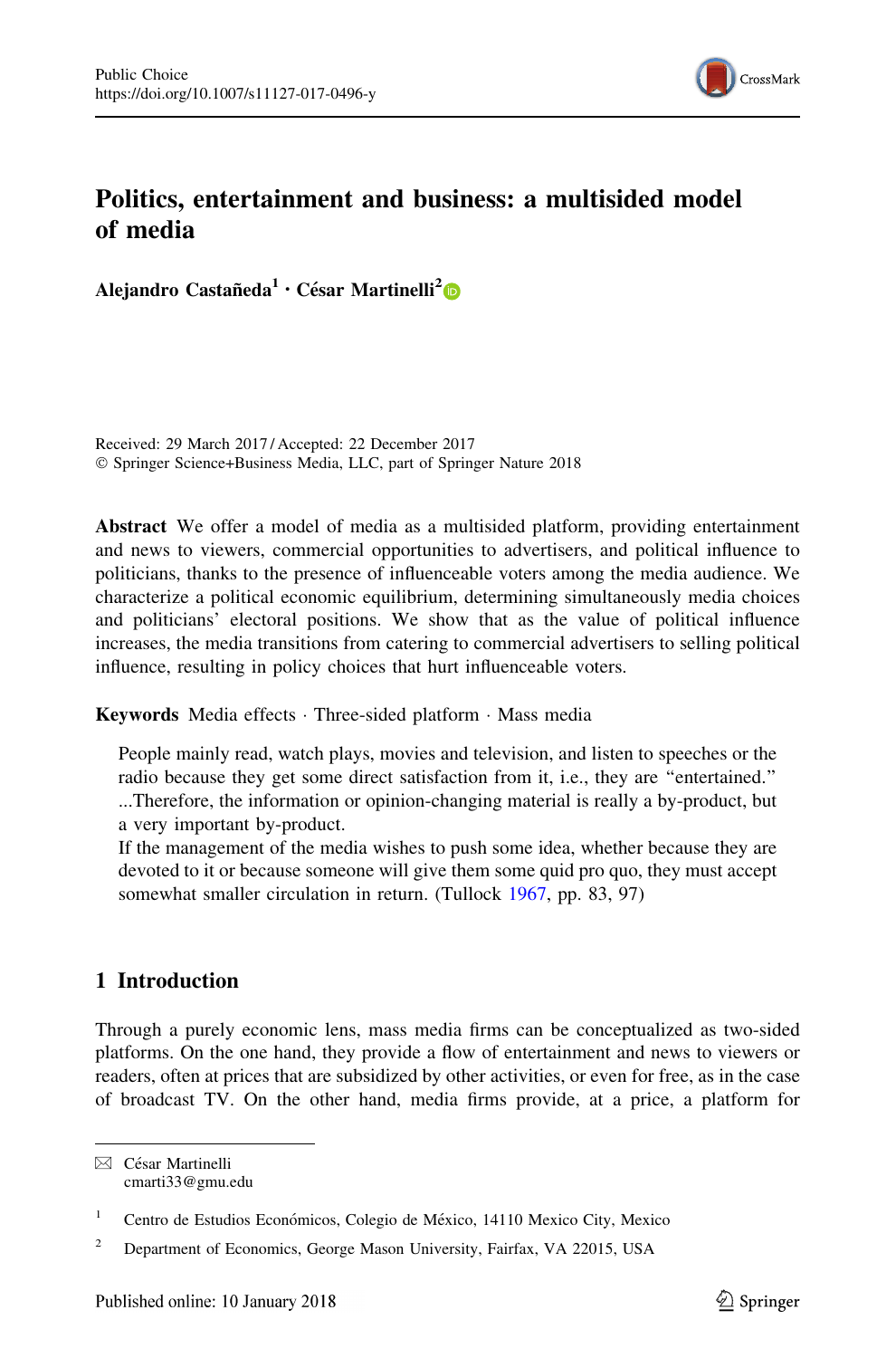advertisers, thereby contributing to creating trade opportunities. Because of their role as purveyors of news and commentary, media firms also are bound to have an important influence on public opinion and political behavior. This influence creates the opportunity, and the temptation, for a mutually advantageous relationship with politicians, in which media firms use their clout to favor particular politicians or parties in exchange for favorable regulation of media outlets or their business partners, over or under the table payments, and other forms of compensation. Peddling political influence, however, is not costless for a media firm. At the margin, political peddling may detract from the entertainment value of the firm, lead to a loss of audience, and reduce commercial revenue.

In this paper, we study the problem of a profit-maximizing media firm that exploits its political influence as a three-sided platform. As in the case of broadcast TV, we assume that the firm provides entertainment for free to viewers. The size of the audience is determined by the nuisance created by commercial advertising and political peddling. Citizens' tolerance of nuisance is negatively correlated with wealth, so that viewership is concentrated among the poorer citizens. The media firm also provides, at a price, space to advertisers, who can appropriate some of the gains from trade opportunities with viewers. Potential advertisers differ in terms of the quality of their trading opportunities, so that for any given price set by the firm for commercial ads, the marginal advertiser is determined by the quality of her exchange opportunity and the media's reach. Finally, we assume that the media firm exploits its political clout by conducting an auction to allocate favorable coverage among competing politicians. The amount of peddling by the media firm is a choice variable that increases the value of the firm's favors to politicians, but reduces the firm's audience and thereby other sources of revenue.

The treatment of politics in our model is highly stylized. Two competing politicians are vote-maximizers, and compete in an election by offering policies on the real line. The role of public policy is to set the level of public spending, from which poorer citizens benefit more. Citizens who are active viewers may be influenced by the media firm to vote for the politician favored by the firm, regardless of their policy interests, introducing a possible gap between the median preferences of citizens and the effective median voter. Thus, by virtue of the fact that poorer citizens are a large fraction of the media audience, profit maximization by the media firm may create political distortions, even if neither the firm nor the politicians have policy preferences.

We use the model to illustrate the effect of an increase in political rents available to politicians from the media's allocation decisions through the greater willingness of politicians to pay for the media's political peddling. Starting from an initial scenario in which the main source of revenue for the media is commercial advertisement, the availability of more political rents reduces commercial advertisement, increases political peddling, and reduces the size of the media's audience. When the influence of media on active viewers' political preferences is maximal, the media firm finds itself at a corner in terms of inframarginal political influence. At that point, the implications of changes in political rents are reversed partially—an increase in political rents reduces commercial advertising, but it also expands the media's audience. Intuitively, the media firm reacts now to the politician's greater willingness to pay for influence on viewer-voters by attempting to increase the size of the audience. In the final scenario, the media's main source of revenue is politics, and commercial advertisement takes on a subordinate role.

In a comparative statics exercise, a gradual rise in the media's political role from negligible to overwhelming, can be called the ''road to dystopia'' as the media is co-opted increasingly as an instrument of social control. The comparative statics exercise illustrates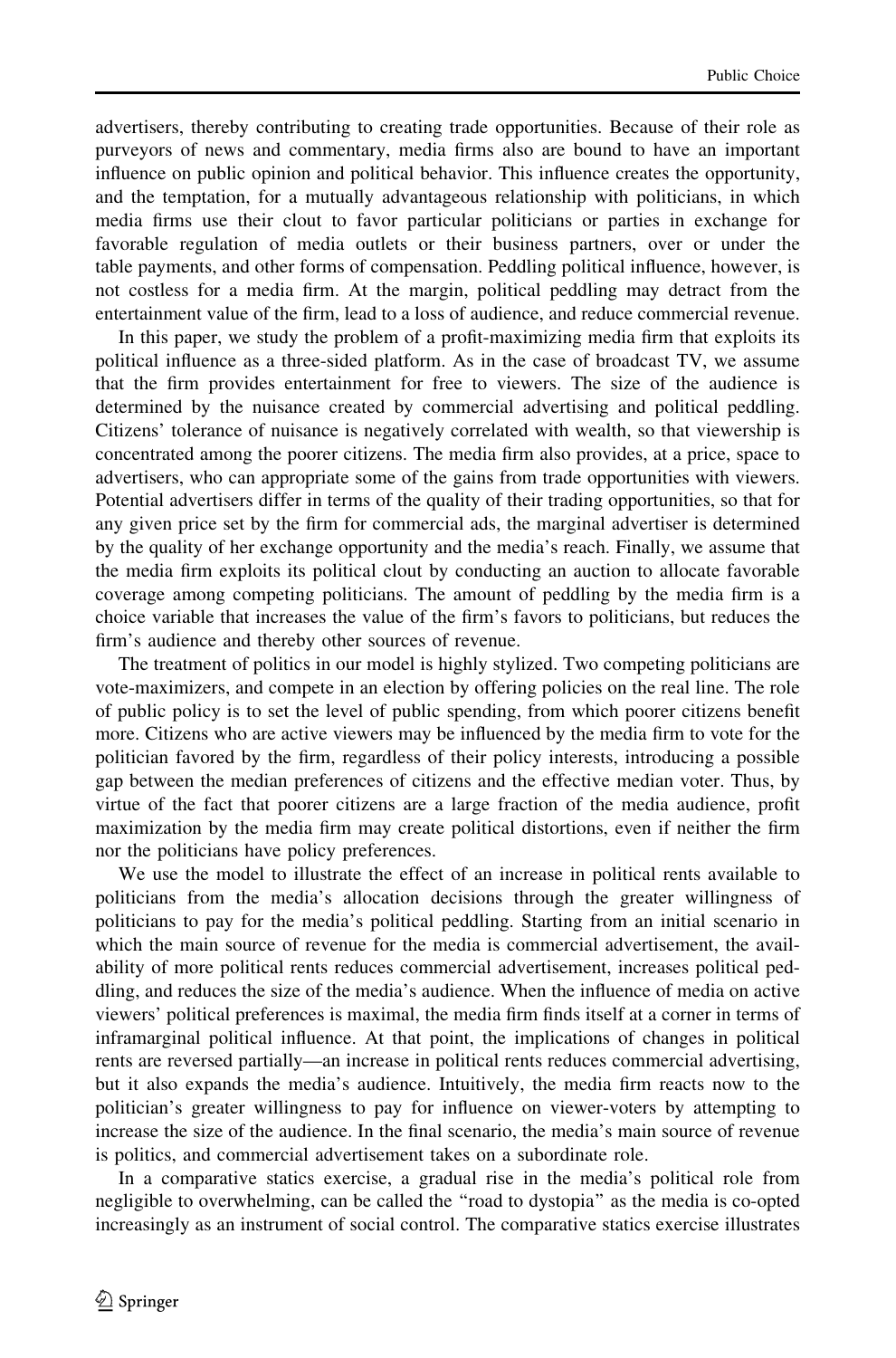that that road is consistent with purely profit-maximizing behavior by the media firm and rent-seeking behavior by politicians.

A burgeoning literature exists on the political economy of media. The literature has focused on topics such as the bias of media conglomerates (DellaVigna and Kaplan [2007;](#page-16-0) Durante et al. [2017;](#page-16-0) Gentzkow et al. [2011](#page-16-0); Groseclose and Milyo [2005](#page-16-0)), the sources of bias in either reputational incentives or other supply factors (Bernhardt et al. [2008;](#page-16-0) Gentzkow and Shapiro [2006](#page-16-0)), in the cognitive limitations of viewers and other demand sources (Duggan and Martinelli [2011](#page-16-0); Mullainathan and Shleifer [2005\)](#page-16-0), the importance of media for the control of politicians (Besley and Prat [2006;](#page-16-0) Leeson [2008\)](#page-16-0) and the importance of media for economic development and institutional change (Coyne and Leeson [2004,](#page-16-0) [2009](#page-16-0)). Chan and Stone ([2013\)](#page-16-0) show theoretically that media proliferation may help keeping the electorate informed even when citizens engage in selective partisan reading. Evidence of a quid pro quo between politicians and media is reported by Mcmillan and Zoido ([2004\)](#page-16-0) as well as Di Tella and Franceschelli [\(2011](#page-16-0)). The literature is summarized from different perspectives by Prat and Stromberg [\(2013\)](#page-16-0) and Gentzkow and Shapiro ([2015\)](#page-16-0).

Two sided-markets are the object of attention of a growing body of research in industrial organization, including the influential contributions of Armstrong [\(2006](#page-16-0)), Rochet and Tirole  $(2003, 2006)$  $(2003, 2006)$  $(2003, 2006)$  $(2003, 2006)$ , and Weyl  $(2010)$  $(2010)$ . This literature has focused on the existence of externalities in which agents in one side of the market benefit from the participation of agents or the transactions conducted by agents on the other side of the market. Closer to our work is the model of broadcast media offered by Anderson and Coate ([2005\)](#page-16-0); as in their work, we assume that viewers or readers are fully subsidized by the other sides of the market, and that advertisers appropriate the rents created by trade opportunities. We extend their framework to include politics as another side of the media activities and transactions, creating a bridge between the political economy and the industrial organization literatures on media. Such a unified perspective currently is absent, in spite of early remarks by Tullock ([1967](#page-17-0)).

The remainder of this paper is organized as follows. In Sect. 2 we present a political economic model of a monopolist media firm. In Sect. [3](#page-8-0) we characterize the profit-maximizing behavior of the media firm. In Sect. [4](#page-11-0) we study the comparative statics implications of changes in political rents on commercial advertising and political outcomes. In Sect. [5](#page-12-0) we offer concluding remarks and discuss possible extensions and implications for new media (online) platforms.

#### 2 The model

#### 2.1 Citizens, politicians, and media

The agents in the model are a continuum of *citizens* (or *viewers*), a continuum of *adver*tising firms, two politicians and a single media firm.

Each viewer has an idiosyncratic endowment  $\omega_1$  of a consumption good, the numeraire; viewers' endowments are distributed according to a function F over the interval  $(\omega_1, \overline{\omega}_1)$ . If an advertiser meets a viewer, the advertiser realizes all the benefits from trade and makes profits equal to  $\omega_2$  units of the numeraire.<sup>1</sup>

<sup>&</sup>lt;sup>1</sup> We do not specify details of the trade between viewers and advertisers as it is not the focus of the current paper; see for instance Anderson and Coate ([2005\)](#page-16-0). The assumption that advertisers appropriate all the gains form trade is immaterial. Otherwise, the value of watching the media for viewers has to be amended to include not only an entertainment but also a commercial motive.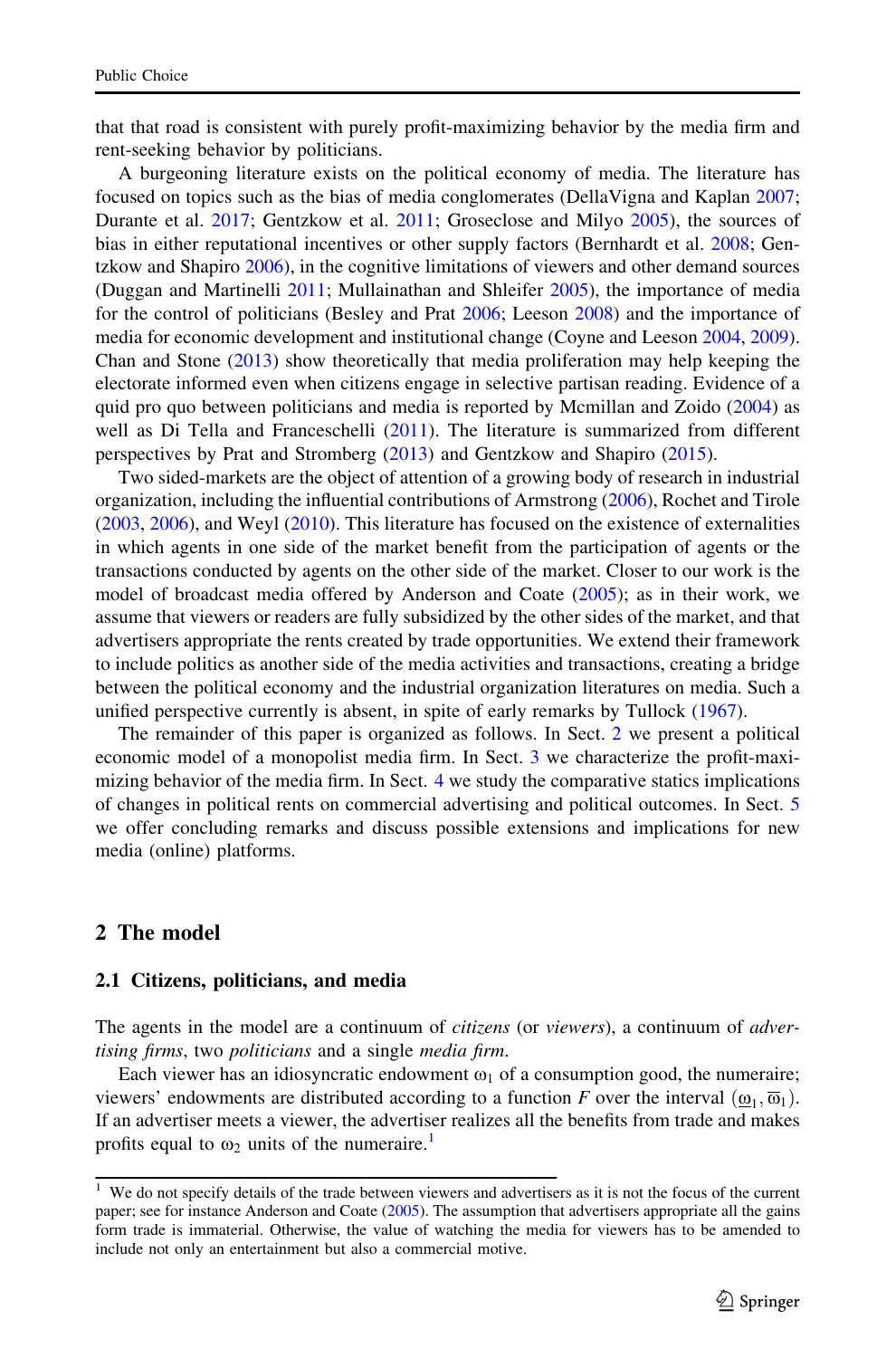The two politicians compete in an election to provide a public good over which citizens have heterogeneous preferences. The preferences of citizens over the quantity of the public good supplied are Euclidean, with single-peaked utilities given by  $X(\omega_1) \equiv \alpha - \beta(\omega_1)$ where  $\alpha \in \mathcal{R}$  and  $0<\beta<1/2$ . That is, the public good is an income-inferior good.

The media firm facilitates trade between viewers and advertising firms, and vote-getting by politicians, acting as a monopoly in a three-sided market (see Fig. [1\)](#page-4-0). The media firm:  $(i)$  offers entertainment for free to viewers,  $(ii)$  sets a price for commercial ads, which are offered to advertising firms, and (iii) sets a political ad space and auctions it off between the two politicians. $<sup>2</sup>$ </sup>

In line with the public choice tradition, starting with the work of Tullock [\(1975](#page-17-0), [1980](#page-17-0)) and Hillman and Samet ([1987](#page-16-0)), we assume that the media firm conducts an all-pay auction, with both politicians providing rents to the firm, and the firm allocating its political influence to the politician that contributes the most. As is well known, in any equilibrium the expected revenue obtained by the auctioneer (in our case, the media firm) is equal to the value of the object for the auction winner (one of the two politicians). $3$ 

The total ad space sold by the firm,  $a$ , is equal to the sum of the mass of advertisers who buy commercial ads,  $a_c$ , and the political ad space,  $a_e$ . The firm's operating cost is zero, so the firm's payoff is given by its revenue,

$$
pa_c+b_1+b_2,
$$

where  $p$  is the price of commercial ads, in units of the numeraire, and  $b_i$  is the bid submitted by politician *i*. Note that we treat the market for commercial ads, wherein the media firm faces a large number of small players, differently from the market for political influence, which is a contest between the two politicians.

Watching the media provides viewers with a payoff that is declining in the total ad space sold by the media firm (because of the nuisance aspect of advertising and political peddling) and in their endowments (because media watching is assumed to be an inferior good). In particular, if the total ad space sold is  $a \in [0, 1]$ , then a viewer's payoff from watching the media, which may be positive or negative, is

$$
w(\omega_1, a) = 1 - \lambda \omega_1 - \gamma a,
$$

where  $0<\lambda \leq 1/2$  and  $\gamma>0$  are preference parameters.<sup>4</sup>

Trade between a viewer and an advertiser can happen only if the viewer watches the media, i.e., if the viewer becomes an active viewer, and the advertiser posts an ad with the media firm, i.e., if the advertiser becomes an *active* advertiser. If the fraction of viewers who are active is  $v$ , then the probability that an active advertiser meets a viewer is  $v\sigma$ , where  $\sigma$  is an idiosyncratic parameter representing the quality of the advertiser, with

 $2$  In practice, media can both slant the content of news and provide explicit or implicit political propaganda. In terms of the model, what is important in either case is that it yields electoral benefits for politicians and a nuisance for viewers.

 $3$  The actual format of the auction is not important–since the value of the political space for politicians is common knowledge, and is the same for both politicians, a first prize auction, a second price auction, or simply a posted price would lead to the same results. See Fang [\(2002\)](#page-16-0) and Bikhchandani et al. ([2013\)](#page-16-0).

<sup>&</sup>lt;sup>4</sup> Our assumption that media's entertainment value is larger for poorer consumers is consistent with evidence that the number of hours spent watching TV is negatively correlated with income; see, e.g., Dooe [\(2013](#page-16-0)), who uses US data from the General Social Survey (NORC [2014\)](#page-16-0). Similarly, TV watching in Mexico is concentrated in the lower socioeconomic levels, with the most watched programs being news and soap operas (IBOPE AGB [2009\)](#page-16-0).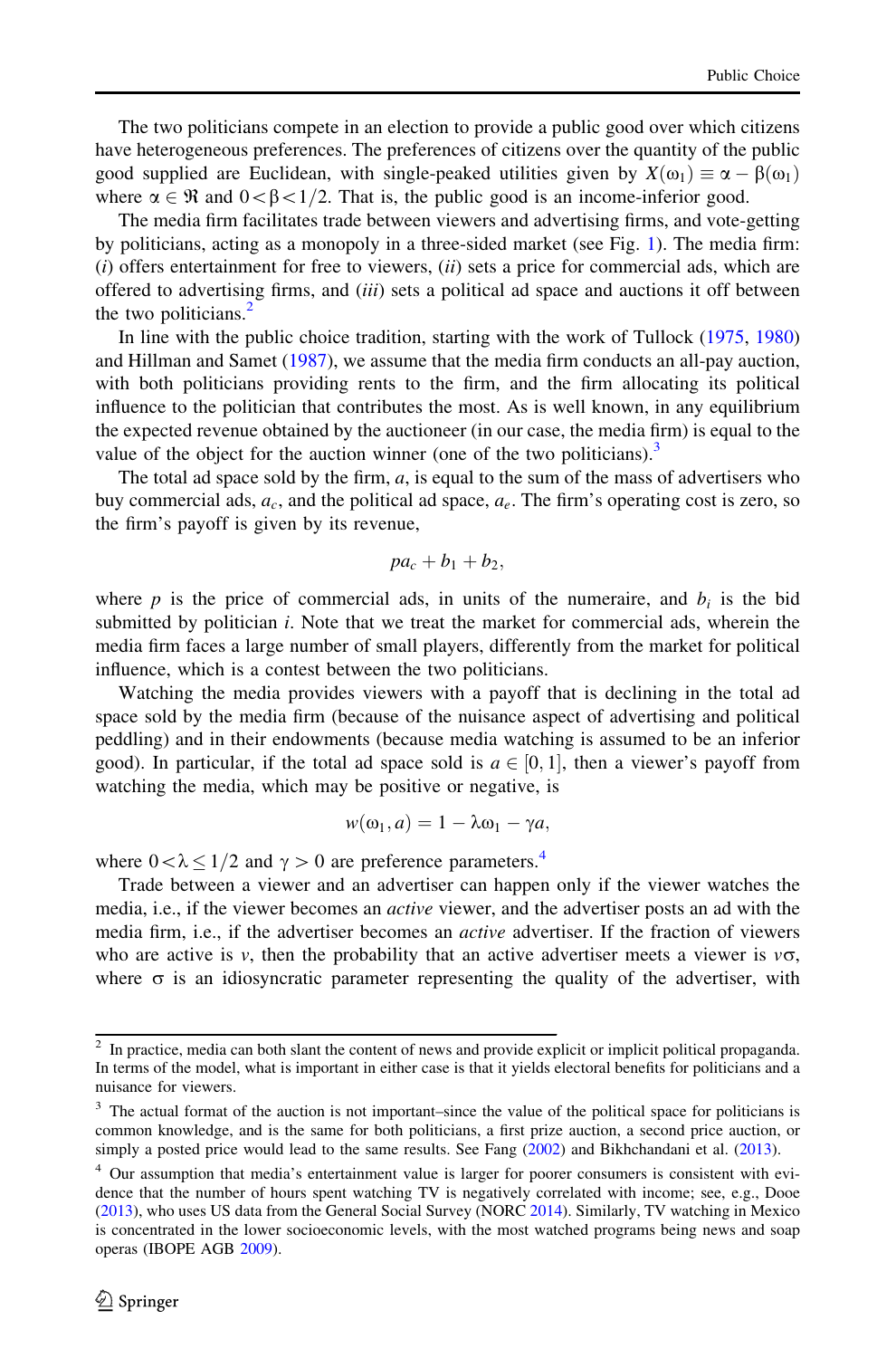<span id="page-4-0"></span>

distribution  $G$  over the interval  $(0, 1)$ . That is, the effectiveness of posting an ad depends on the media's audience and on idiosyncratic characteristics of the advertiser.

Politicians compete by committing simultaneously to provision levels of the public good. The winner of the election is the politician who obtains most votes, with ties broken randomly. During the election, a fraction of active viewers are swayed to vote for the politician who wins the auction of political ad space. In particular, if the media firm auctions off ad space equal to  $a_e$ , a fraction min $\{\delta a_e, 1\}$  of active viewers vote for the winner of the auction independently of the politicians' proposals. That is, a fraction of active viewers just vote for the politician favored by the media, and the rest vote based on their own preferences. The parameter  $\delta > 0$  measures the media's political influence. We refer to citizens who are swayed by political ads as *influenced voters*. Politicians payoffs are given by their electoral reward, which is equal to their share of votes in the election multiplied by r, where  $r > 0$ , minus their bids.

In sum, payoffs to viewers are given by

$$
\omega_1-|x-X(\omega_1)|+w(\omega_1,a)
$$

where  $x \in \mathcal{R}$  is the level of the public good chosen by the election's winner, and i is an indicator function that takes the value one if the viewer is active and zero otherwise.

Expected payoffs to advertising firms are given by

$$
\omega_2 v \sigma - p
$$

if the advertising firm becomes active and zero otherwise.

We assume that the viewers' endowment distribution  $F$  is strictly increasing, differentiable and log-concave over  $(\underline{\omega}_1, \overline{\omega}_1)$ , and that the advertisers' quality distribution G is strictly increasing, continuously differentiable and convex over (0, 1). These assumptions guarantee that the equilibrium path of the model is unique. Log concavity of  $F$  is a reasonable representation of a declining density of the distribution of wealth. Convexity of G implies convexity of the demand function for commercial advertisement holding active viewership constant.

#### 2.2 Strategies and equilibrium

The media firm, politicians, advertising firms, and citizens play a multistage game, as outlined in Fig. [2](#page-5-0). In the first stage of the game, the media firm sets a price  $p$  for commercial ad space, and a political ad space  $a_e$  to be auctioned. In the ad market stage, advertisers decide whether or not to buy commercial advertising space, while politicians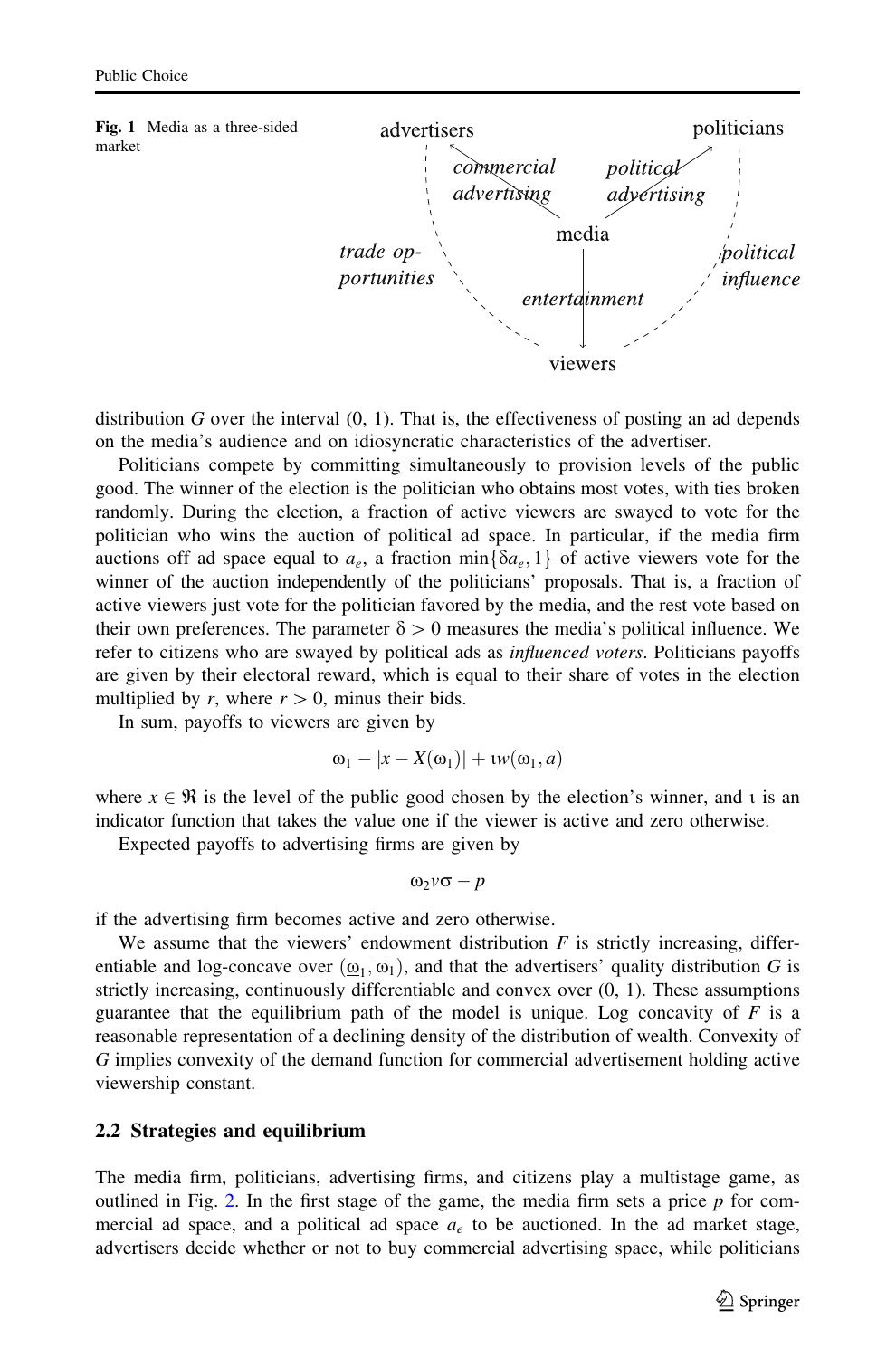<span id="page-5-0"></span>

| Media firm Politicians & advertisers Viewers |              |  |              | Politicians |                               |  |  |  | Citizens Active viewers & advertisers |      |  |
|----------------------------------------------|--------------|--|--------------|-------------|-------------------------------|--|--|--|---------------------------------------|------|--|
| sets p and $a_e$                             | buy ad space |  |              |             | propose policies elect winner |  |  |  | meet and trade                        | time |  |
|                                              |              |  | watch or not |             |                               |  |  |  |                                       |      |  |

Fig. 2 Timeline

bid for the political ad space. In the viewership stage, citizens decide whether or not to watch or the media. In the electoral competition stage, the two politicians simultaneously propose levels of the public good to citizens. In the voting stage, uninfluenced citizens decide which of the two politicians to vote for, while influenced citizens vote for the politician who won the political ad space auction. After voting, active advertisers and active viewers are randomly matched. Finally, consumption takes place, and payoffs are realized.

Subgame perfect equilibrium for this game is a profile of strategies that induces a Nash equilibrium at every subgame; that is, at every stage, after every possible previous history, players play best responses to other players' actions. Note that at the voting stage, best response behavior does not impose any constraint on the behavior of citizens; since there is a continuum of them, a single citizen never is decisive. As customary in modeling twocandidate elections with a continuum of voters, we require that citizens (who are not influenced): (i) vote for the politician whose policy they prefer, and (ii) in case of indifference, split their votes exactly between the two candidates. We refer to a subgame perfect equilibrium satisfying (i) and (ii) as a *political economic equilibrium*.

## 3 Political economic equilibrium

In this section, we study the equilibrium of the model just described. Note that since citizens anticipate that advertisers will appropriate all gains from trade, the marginal active viewer is given by  $w(\omega_1, a) = 0$ , or equivalently,  $\omega_1 = (1 - \gamma a)/\lambda$ , so that the fraction of active viewers in equilibrium is  $F((1 - \gamma a)/\lambda)$ . The gain from posting an ad for an active advertiser of quality  $\sigma$  is then  $\omega_2 \sigma F((1 - \gamma a)/\lambda)$ . Note also that the marginal advertiser's quality is  $\sigma = G^{-1}(1 - a_c)$ . Thus, the marginal willingness to pay for advertising in equilibrium is given by

$$
P(a_c, a_e) \equiv \underbrace{\omega_2}_{\text{gains from trade marginal advertisement}} \underbrace{G^{-1}(1-a_c)}_{\text{marginal advertisement quality}} \times \underbrace{F((1-\gamma(a_e+a_c))/\lambda)}_{\text{fraction of active viewers}}.
$$
 (1)

 $P(a_c, a_e)$  is the *inverse demand function* for commercial advertising; it tells us the price set by the media firm if the firm targets a level of commercial advertising equal to  $a_c$ , given that the firm has chosen a political ad space equal to  $a_e$ . From our assumptions on F and G, the indirect demand P is log concave, and the indirect demand per viewer,  $\omega_2 G^{-1}(1 - a_c)$ , is concave.

Let

$$
\pi(a_c) \equiv a_c G^{-1} (1 - a_c) \tag{2}
$$

for  $0 \le a_c \le 1$ . Note that  $\omega_2 \pi(a_c)$  is the revenue per viewer  $a_cP(a_c, a_e)/F((1 - \gamma a)/\lambda)$ obtained by selling commercial advertisement. From our assumptions on  $G$ ,  $\pi$  is strictly concave, with  $\pi'(0) = 1$  and  $\pi'(1) = -1$ .

Let us also define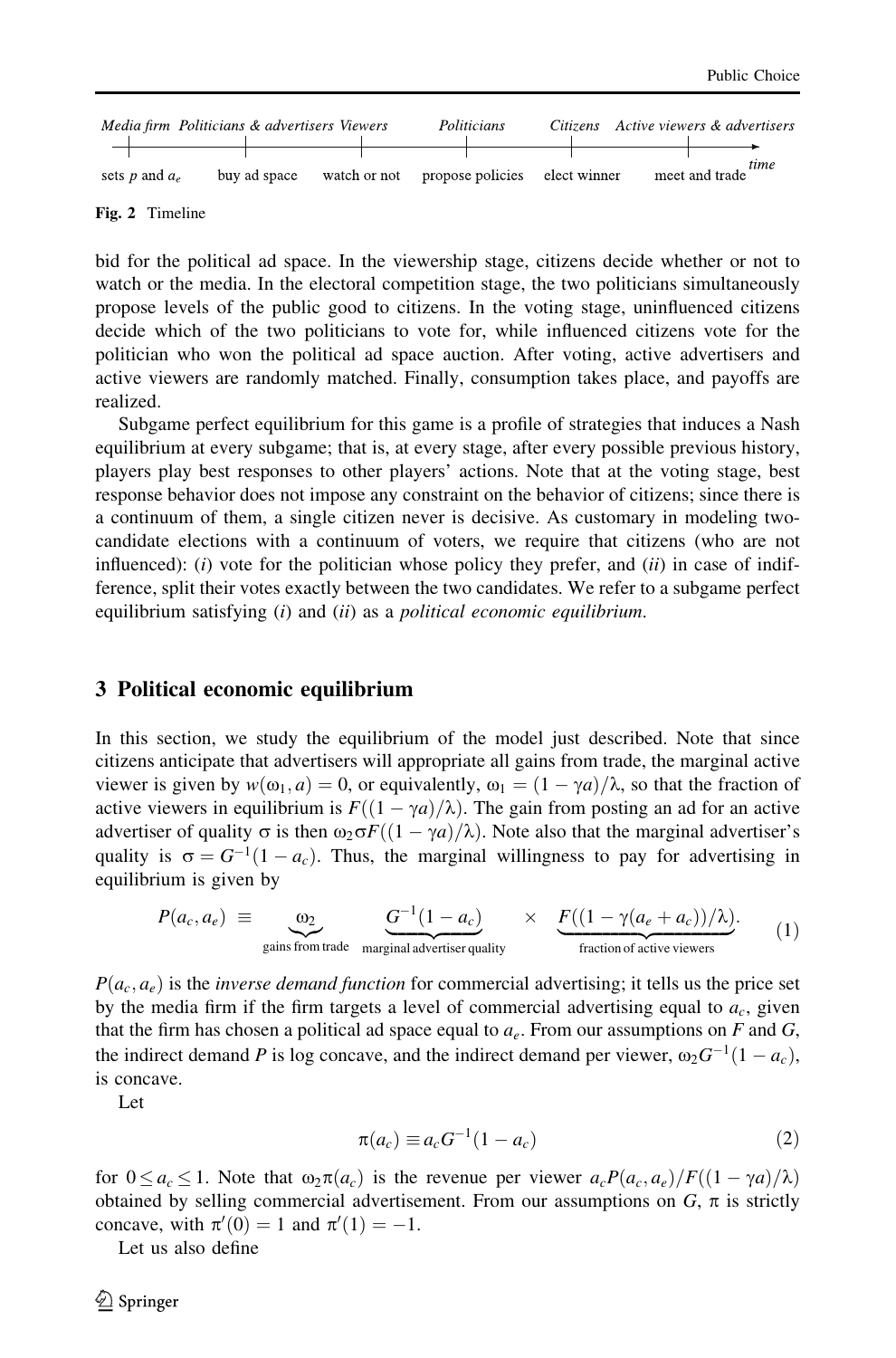$$
C(a_c, a_e) \equiv 1 - \underbrace{\min\{\delta a_e, 1\}}_{\text{medianfluence}} \times \underbrace{F((1 - \gamma(a_c + a_e))/\lambda)}_{\text{fraction of active viewers}} \tag{3}
$$

<span id="page-6-0"></span>and

$$
H(x|a_c, a_e) \equiv \frac{1 - F(X^{-1}(x))}{C(a_c, a_e)}.
$$
 (4)

As shown in the proof of Theorem 1 below,  $C(a_c, a_e)$  and  $H(x|a_c, a_e)$  are, respectively, the mass of uninfluenced voters and the distribution of their ideal policies regarding public good provision, along the equilibrium path of play in the ensuing subgame after the firm chooses  $a_e$  and p satisfying  $p = P(a_c, a_e)$ . The distribution function  $H(x|a_c, a_e)$  has a compact support, so it has a unique median given by  $H(x|a_c, a_e) = 1/2$ .

We have

**Theorem 3.1** (i) A political economic equilibrium exists. (ii) In the political economic equilibrium, the media firm sets the political ad space at  $a_e^*$  and the price for commercial ads at  $p^* = P(a_c^*, a_e^*)$ , where  $a_c^*$  and  $a_e^*$  solve

$$
\max_{a_c \geq 0} \{ (\underbrace{\omega_2 \pi(a_c)}_{0 \leq a_e \leq 1/\delta} + \underbrace{\delta r a_e}_{\text{conercial revenue}}) \times \underbrace{F((1 - \gamma(a_c + a_e))/\lambda)}_{\text{fraction of active viewers}} \}.
$$

(iii) Along the equilibrium path, both politicians propose the median of the distribution function  $H(x|a_c^*,a_e^*)$ , and uninfluenced voters split their votes equally between the two politicians.

*Proof* See the "Appendix".

Intuitively, in order to maximize profits the media firm needs to keep track of the impact of commercial advertising and political peddling on commercial revenue per viewer, political revenue per viewer, and the fraction of active viewers. We can characterize equilibrium behavior by making use of the first-order conditions associated to the problem of the media firm described in Theorem 3.1 (ii), since the maximand of the problem is logconcave. Let  $\overline{a}_c$  be the unique solution to the problem

$$
\max_{0 \le a_c \le 1} \pi(a_c) \times F((1 - \gamma a_c) / \lambda). \tag{M'}
$$

We denote by  $\overline{a}_c$  the target commercial advertisement for the media firm when the firm is unable or unwilling to sell political ads.

Similarly, let  $\bar{a}_{\rho}$  be the unique solution to the problem

$$
\max_{0 \le a_e \le 1/\delta} a_e \times F((1 - \gamma a_e)/\lambda). \tag{M''}
$$

Now  $\overline{a}_e$  is the optimal amount of political advertisement for the media firm when the firm is unwilling to sell commercial ads. If  $\overline{a}_e<1/\delta$ , the media firm is willing to influence the voting behavior of only some active viewers, while if  $\bar{a}_e = 1/\delta$ , the political influence of the media is strong enough for the media firm to be willing to influence the voting behavior of all active viewers.

It is easy to verify that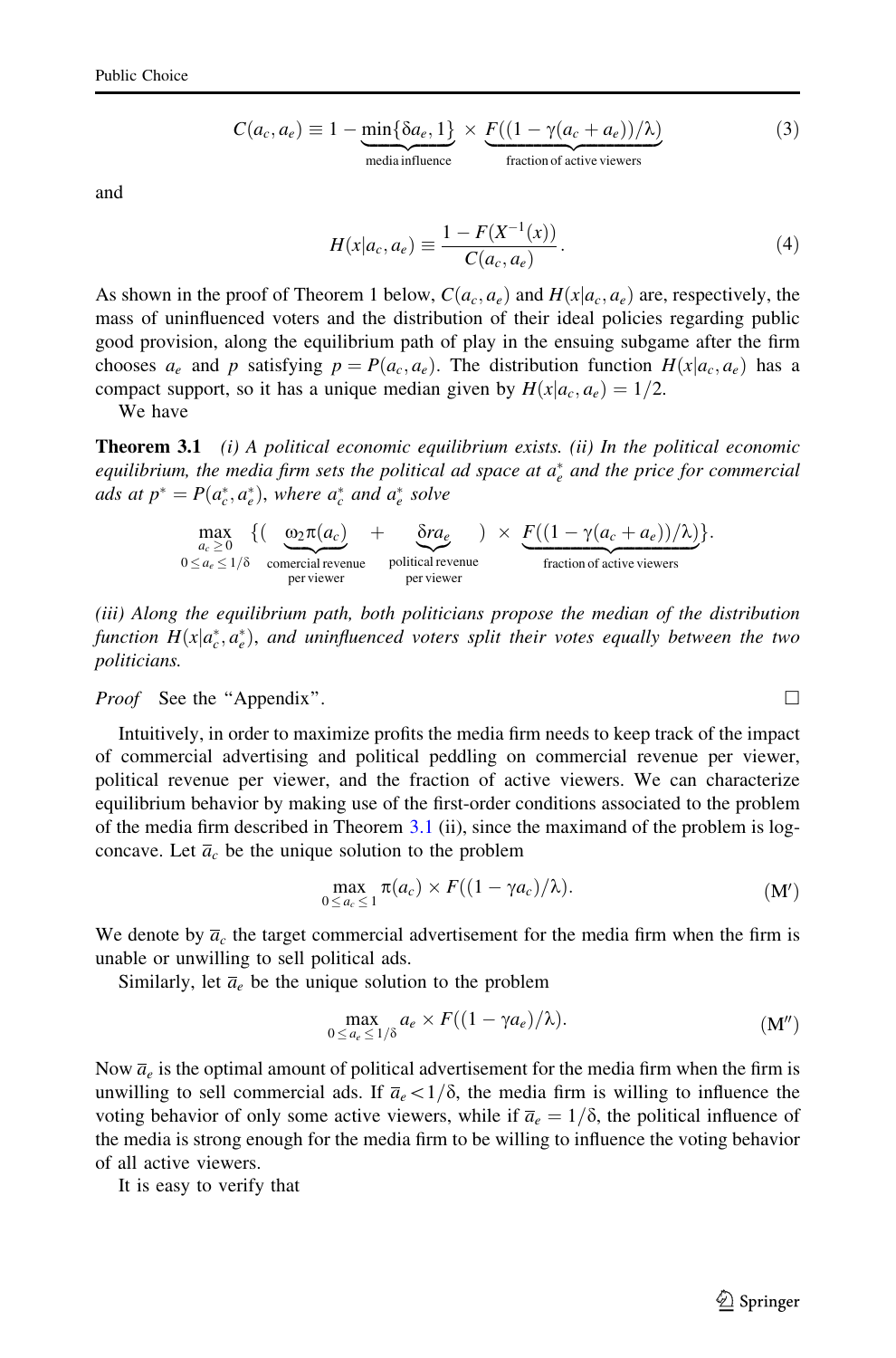$$
0 < \min\{\overline{a}_c, \overline{a}_e\}, \quad \overline{a}_c < 1 \quad \text{ and } \quad \max\{\overline{a}_c, \overline{a}_e\} < (1 - \lambda \underline{\omega}_1) / \gamma.
$$

<span id="page-7-0"></span>The first inequality follows from  $\pi'(0) = 1$  and the assumption that  $\underline{\omega}_1 < 1/\lambda$ , so that some viewers are active and the firm makes positive profits if advertising is sufficiently triffling; the second inequality follows from  $\pi(1)=0$ , and the third inequality follows from  $F(\omega_1) = 0$ . To avoid dealing with corner solutions such that all viewers are active, we further impose

$$
\min\{\overline{a}_c, \overline{a}_e\} > (1 - \lambda \overline{\omega}_1) / \gamma. \tag{A}
$$

Under assumption A,  $F((1 - \gamma \overline{a}_e)/\lambda) < 1$  and  $F((1 - \gamma \overline{a}_c)/\lambda) < 1$ . We show $5$ 

**Theorem 3.2** If the media engages in both commercial advertising and political peddling, then  $a_c^*$  and  $a_e^*$  satisfy

$$
\underbrace{\omega_2 \pi'(a_c)}_{\text{marginal comercial}} = \underbrace{(\omega_2 \pi(a_c) + \delta r a_e)}_{\text{revenue per viewer}} \underbrace{(\gamma/\lambda) D \ln F((1 - \gamma(a_c + a_e))/\lambda)}_{\text{change in viewerhip with}} \leq \underbrace{\delta r}_{\text{marginal political}}_{\text{revenue per viewer}} ,
$$

for  $a_e^* \leq 1/\delta$ , where the inequality in the expression above holds strictly only if  $a_e^* = 1/\delta$ .

Theorem 2 states that the media firm equates the marginal increase in revenue obtained by selling more commercial advertising per viewer to the marginal reduction in commercial and political revenue owing to the negative effect of commercial advertising on viewership. If political influence is not complete, that is,  $a_e^* < 1/\delta$ , the media firm also equates marginal commercial revenue to marginal political revenue.

*Proof* The problem of the firm in Theorem [3.1](#page-6-0) can be rewritten as:

$$
\max_{\substack{a_c \geq 0 \\ 0 \leq a_e \leq 1/\delta}} \ln(\omega_2 \pi(a_c) + \delta r a_e) + \ln F((1 - \gamma(a_c + a_e))/\lambda).
$$

The Kuhn–Tucker conditions for the problem are

$$
\frac{\omega_2 \pi(a_c^*)}{\omega_2 \pi(a_c^*) + \delta r a_e^*} \le (\gamma/\lambda) D \ln F((1 - \gamma(a_c^* + a_e^*))/\lambda)
$$
\n(5)

with equality if  $a_c^* > 0$ , and

$$
\frac{\delta r}{\omega_2 \pi (a_c^*) + \delta r a_e^*} \ge (\gamma/\lambda) D \ln F((1 - \gamma (a_c^* + a_e^*))/\lambda) \text{ if } (6)
$$

$$
\frac{\delta r}{\omega_2 \pi (a_c^*) + \delta r a_e^*} \le (\gamma/\lambda) D \ln F((1 - \gamma (a_c^* + a_e^*))/\lambda) \text{ if } (7)
$$

The statement of the theorem corresponds to the solution to the system  $(5)$ – $(7)$  for the case  $a_c^* > 0, a_e^*$  $e^* > 0.$ 

 $5$  We use  $D$  to denote the differential operator.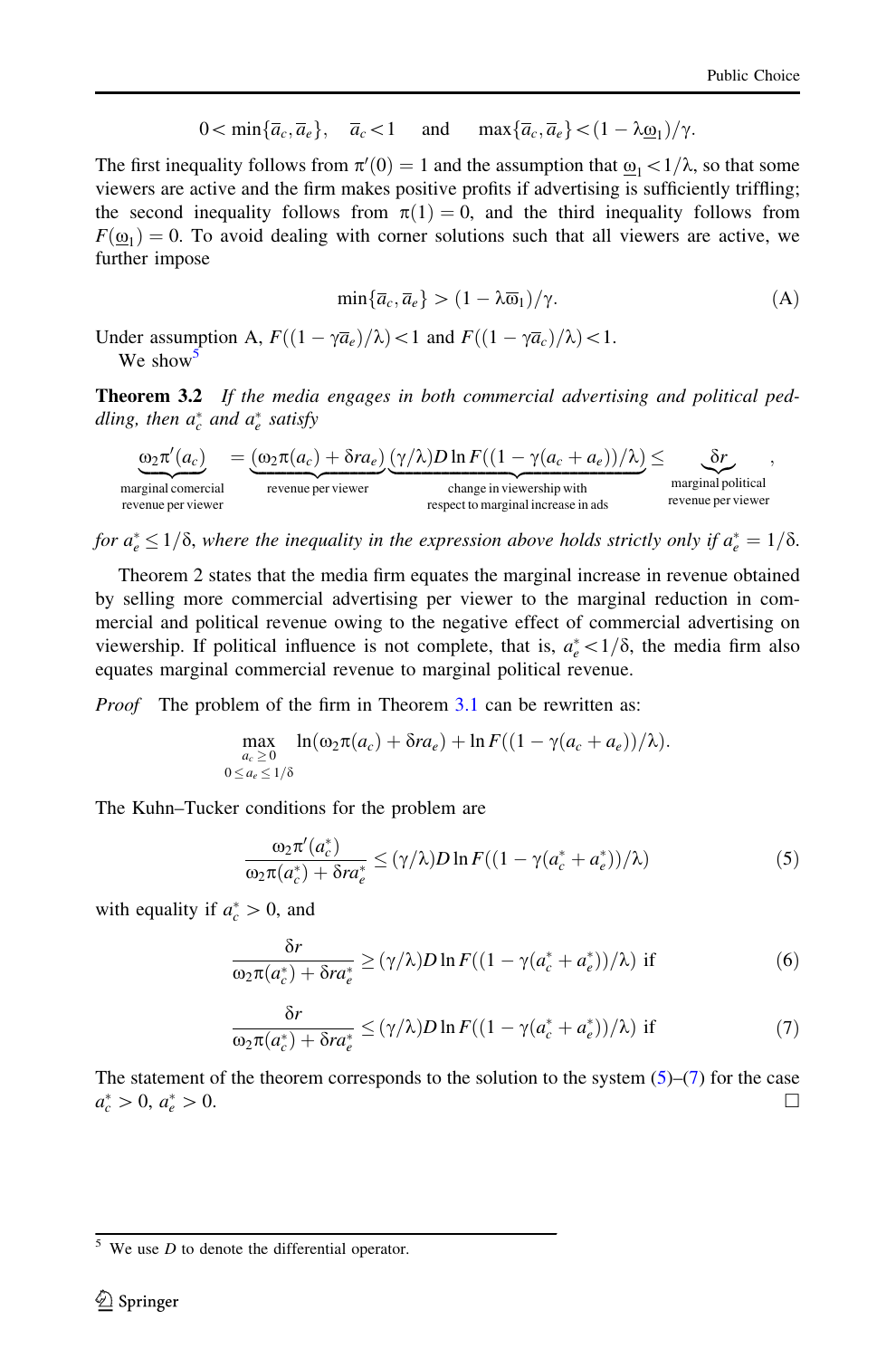<span id="page-8-0"></span>

Fig. 3 Commercial advertising and total nuisance for varying political rents

To illustrate Theorem [3.2,](#page-7-0) we depict in Fig. 3 commercial advertising and total audience nuisance for varying levels of political rents in the context of a calculated example.<sup>6</sup> Commercial advertising is weakly decreasing and political peddling is weakly increasing in the value of rents; viewers's total nuisance is increasing for low values of political rents and decreasing afterwards. As shown in the next section, these are general results.

Assumption A allows a clean characterization of the firm's profit-maximizing decision in terms of marginal conditions. It implies that in equilibrium some viewers are inactive. For instance, if  $\overline{a}_e = 1/\delta \langle 1 - \lambda \overline{\omega}_1 \rangle / \gamma$ , so that assumption A fails, then for large enough political rents we have an extreme dystopian scenario, in which all viewers are active and politically influenced by media. In that case, political advertising is given by  $a_e = 1/\delta$ , so as to influence all active viewers, and commercial advertisement is given by the residual

$$
a_c = (1 - \lambda \overline{\omega}_1)/\gamma - 1/\delta,
$$

so as to keep a full audience for the media firm.

In the extreme dystopian scenario, the media firm's main objective is to control the political behavior of all potential viewers, with commercial revenue being pursued only insofar as it does not reduce the media's audience. Complete indifference of politicians to viewers' actual policy interests is induced by the behavior of the media firm, even if the sole objective of the firm is maximizing profits.

#### 4 Comparative statics

In this section we investigate the effects of varying political rents on the equilibrium behavior of the media and politicians. The effects on the behavior of politicians, in particular, highlight our main message that a media firm may have an important and unintended impact on policy decisions as a by-product of profit maximization. Note that a

<sup>&</sup>lt;sup>6</sup> For the Figure, we let F be a uniform distribution on  $[\underline{\omega}_1, \overline{\omega}_1] = [1, 2]$ , let  $\omega_2 = 1$ , and let G be a standard uniform distribution. We also let the income parameter and the nuisance parameter of the viewers' payoffs be given by  $\lambda = \gamma = 1/2$ , and the political influence of media be given by  $\delta = 4$ . We can calculate  $\overline{a}_c = 1/3$ and  $\overline{a}_e = 1/4$ .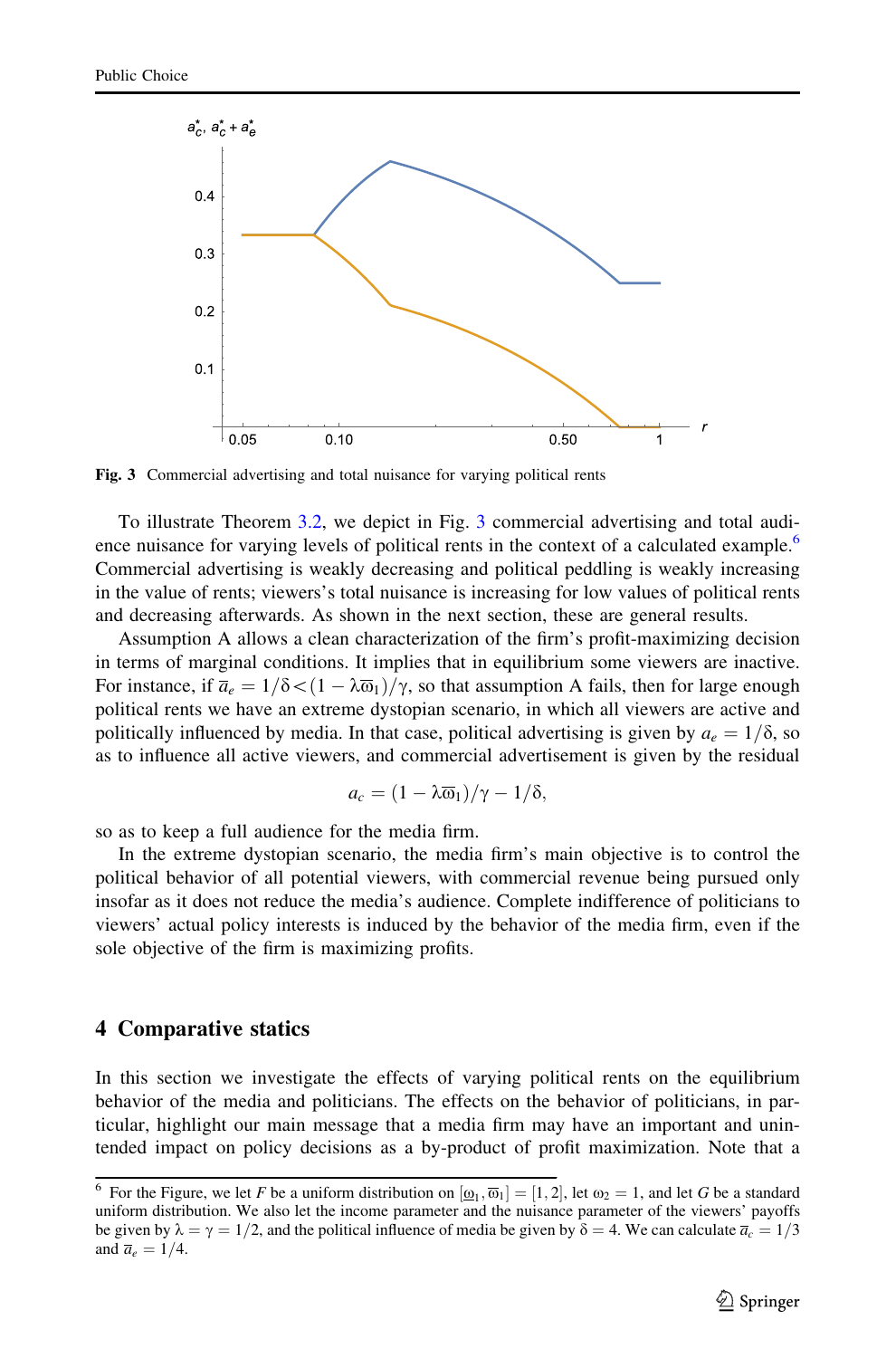<span id="page-9-0"></span>reduction in the value of commercial advertising would have the same implications as an increase in political rents, so we can treat the term  $r$  as the value of political rents relative to commercial advertising.

We consider first the effects of political rents on equilibrium advertisement. From Theorem [3.2](#page-7-0), political advertisements are zero if political rents are small, and completely crowd out commercial advertisement if political rents are large. For the intermediate case, when both commercial and political messages are sent, we can show:

**Proposition 4.1** (i) If  $a_c^* > 0$  and  $0 < a_e^* < 1/\delta$ , then a marginal increase in political rents strictly reduces commercial advertisement, strictly increases political advertisement, and strictly increases total advertisement. (ii) If  $a_c^* > 0$  and  $a_e^* = 1/\delta$ , then a marginal increase in political rents strictly reduces commercial advertisement and total advertisement.

*Proof* Theorem [3.1](#page-6-0) states that the solution of the media firm's problem is unique for any given value of political rents  $r > 0$ . We can define with a slight abuse of notation  $a_c(r)$ ,  $a_e(r)$ , and  $a(r)$  to be, respectively, the equilibrium commercial advertisement, electoral advertisement, and total advertisement, as a function of r. We are interested in changes in these variables in response to changes in  $r$ .

Let the initial value of political rents be r', and suppose first that  $a_c(r') > 0$  and  $0 < a_e(r') < 1/\delta$ . From Theorem [3.2,](#page-7-0) for r in a neighborhood of r',

$$
\delta r = \omega_2 \pi'(a_c(r)),\tag{8}
$$

$$
\frac{\omega_2 \pi (a_c(r)) - \delta r a_c(r)}{\delta r} = \frac{1}{(\gamma/\delta) D \ln F((1 - \gamma a(r))/\lambda)} - a(r). \tag{9}
$$

Note that  $a_c(r)$  is given implicitly by Eq. (8) near r'. Since  $\pi$  is strictly concave, it follows from equation (8) that  $a_c(r)$  is a decreasing, continuous and differentiable function. Similarly,  $a(r)$  is defined implicitly by Eq. (9) and  $a_c(r)$ .

We claim that the expression on the left-hand side of Eq. (9) strictly declines with r. To see this, differentiating the denominator of this expression with respect to  $r$  we get  $(\omega_2 \pi'(a_c) - \delta r) a'_c(r) - \delta a_c(r)$ ; the claim follows from using Eq. (8). Since the expression on the right-hand side of Eq. (9) is strictly decreasing in  $a(r)$ , for Eq. (9) to hold,  $a(r)$  must be strictly increasing. Since  $a_c(r)$  is strictly decreasing, and  $a(r)$  is strictly increasing,  $a_e(r)$ must be strictly increasing.

Now suppose that  $a_c(r') > 0$  and  $a_e(r') = 1/\delta$ . After an increase in r,  $a_e(r)$  remains constant and equal to  $1/\delta$ . Hence,  $a_c(r)$  is given implicitly by

$$
\frac{\omega_2 \pi'(a_c(r))}{\omega_2 \pi(a_c(r)) + r} = (\gamma/\lambda) D \ln F((1 - \gamma(a_c(r) + 1/\delta))/\lambda).
$$
\n(10)

From concavity of  $\pi$  and log concavity of F, it is simple to verify that an increase in r reduces  $a_c$ .

In case (i) of Proposition 4.1, both political and commercial advertisement are interior solutions, and an increase in political rents increases the price of political advertisement and thus leads the firm to provide more political and less commercial advertisement. In case (ii), political advertisement is at an upper bound, influencing all active viewers to vote for the winner of the auction of political ad space, but the firm can increase the price of political advertisement by reducing commercial advertisement and thus increase the mass of active viewers.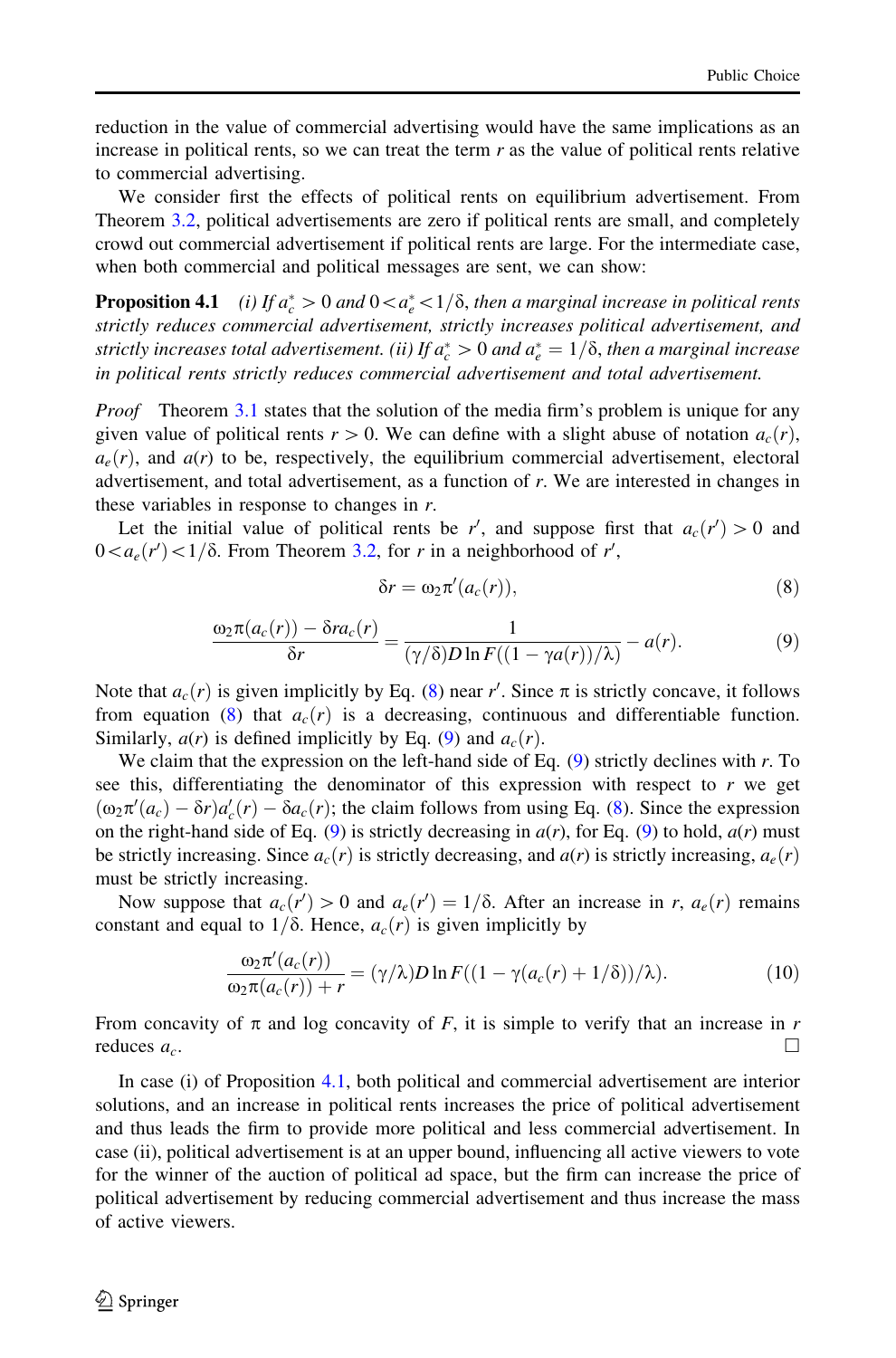<span id="page-10-0"></span>Next we turn to the effect of political rents on politicians' behavior. It can be demonstrated that the incentives for politicians deciding which public goods' policy to propose are shaped by the mass of viewers who are influenced by the media, that is

$$
\delta a_e^* F((1-\gamma(a_c^*+a_e^*))/\lambda).
$$

From Theorem [3.2,](#page-7-0) the mass of influenced viewers remains constant after changes in political rents if they are so low that the media firm runs is no political ads, or so large that no commercial ads are run. We can show:

**Proposition 4.2** If  $a_c^* > 0$  and  $a_e^* > 0$ , a marginal increase in political rents strictly increases the mass of influenced viewers.

*Proof* As in the proof of Proposition [4.1](#page-9-0) (i), the equilibrium choices of political and total advertisement can be written as functions of political rents,  $a_e(r)$  and  $a(r)$ , and are strictly increasing and differentiable.

Let the initial value of political rents be r', and suppose first that  $a_c(r') > 0$  and  $0 < a_e(r') < 1/\delta$ . Differentiating the expression for the mass of viewers influenced by the media with respect to  $r$ , and rearranging terms, we find that the mass of influenced viewers increases after a marginal increase in  $r$  if

$$
a'_e(r)/a'(r) > (\gamma/\delta)D\ln F((1-\gamma(a_c^*+a_e^*))/\lambda)a_e(r).
$$

The left-hand side of this inequality is larger than one because political advertisement is increasing but commercial advertisement is decreasing in r. Thus, political advertising is increasing more than total advertisement. With respect to the right hand side, using Eq. ([9](#page-9-0)) we have

$$
(\gamma/\delta)D\ln F((1-\gamma a(r))/\lambda)a_e(r)=\frac{\delta ra_e(r)}{\omega_2\pi(a_c(r))+\delta ra_e(r)}<1.
$$

Now suppose that  $a_c(r') > 0$  and  $a_e(r') = 1/\delta$ . From Proposition [4.1](#page-9-0) (ii),  $a_e(r)$  remains constant and  $a(r)$  is reduced after a small increase in r, so the mass of influenced viewers  $i$  increases.  $\Box$ 

Lastly, we consider the effect of political rents on the location of the policy proposed by the two candidates in equilibrium, the median of  $H(x|a_c^*, a_e^*)$ . As in previous cases, we need to consider only the intermediate case in which both political and commercial ads are run. We refer to the *effective median voter* as the viewer whose ideal point is equal to the median of  $H(x|a_c^*, a_e^*)$ .

**Proposition 4.3** If  $a_c^* > 0$  and  $a_e^* > 0$ , a marginal increase in political rents strictly reduces the equilibrium policy choice.

*Proof* See the "Appendix".

For very low political rents the media firm does not engage in political advertisement, so the effective median voter is given by  $x^0$  satisfying  $F(X^{-1}(x^0)) = 1/2$ . That is, without political advertising the effective median voter and the median citizen coincide. Proposition 4.3 implies that further increases in political rents strictly reduce the public spending proposals adopted by politicians.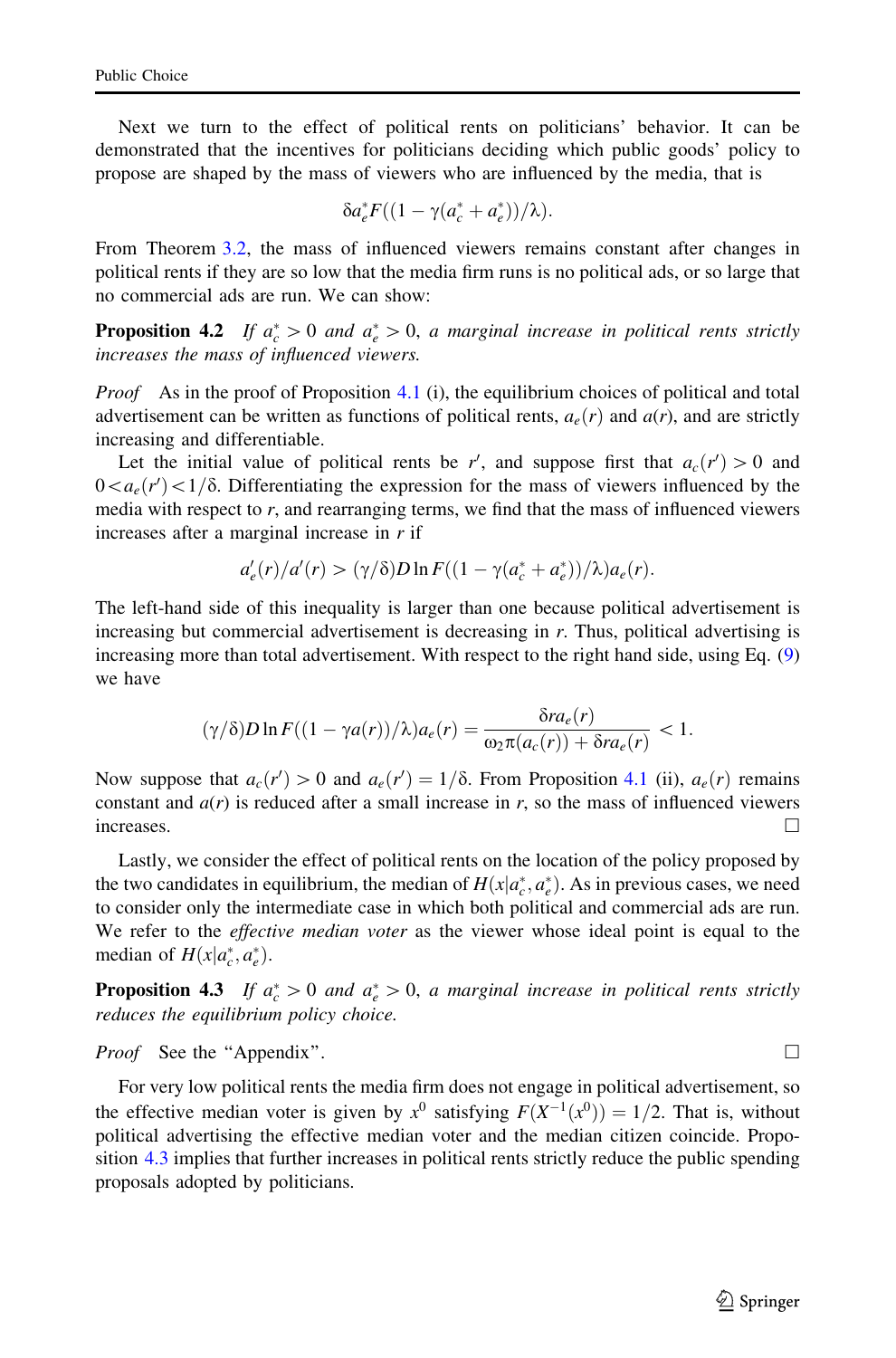## <span id="page-11-0"></span>5 Final remarks

We have developed a tractable model of a dominant broadcast media firm, illustrating the conflict between two different objectives of the firm from a profit-maximizing perspective, namely revenue from commercial advertising and rent extraction from political influence.

The political influence of commercial media and its implications for regulation are the object of attention of a growing literature, referred to in the introduction. Prat  $(2014)$  $(2014)$  $(2014)$ , in particular, argues that media political power cannot be measured on the basis of market shares for media viewers, and suggests new measures to evaluate the impact of media conglomerates on the attention shares of individual voters. We propose an alternative and complementary perspective, based on the idea that the media's political power is exercised in order to extract rents. The market for political peddling is the market that measures the power of the conglomerate. The economic value of the political power of the media conglomerate may be zero when the nuisance created by peddling suppresses the commercial revenue of the media sufficiently. Otherwise, the economic value of political power is given at the margin by the interaction between the politicians' willingness to pay to attract voters and the number of viewers that can be influenced by the media conglomerate. Given a profit motive for political peddling, a natural measure of political power is the amount of money that politicians transfer to the media conglomerates. That number can easily be calculated when the transfers are advertisements paid for by politicians. However, when the transfers are disguised as regulatory favors that benefit the media conglomerate, measurement becomes more difficult. The event studies literature (MacKinlay [1997](#page-16-0)) may offer a venue, allowing us to assess how changes in the regulatory framework faced by media firms impact their stock market prices.

The paper is also related with the multisided platform literature referred to in the introduction. As in those models, cross network effects emerge between the different sides of the market. Using the terminology of Weyl [\(2010\)](#page-17-0), in our model viewers are heterogenous in their values of network membership, with the values being correlated with income. Viewers, however, are homogenous in the (negative) value they assign to interactions with advertisers and politicians. Advertisers, in turn, are homogenous with respect to network membership value, which is zero in the absence of viewers, but are heterogenous in their values of interaction with viewers, with the value being correlated with the quality of the advertiser. Politicians are homogenous both in their value of membership, which is zero in the absence of viewers, and in the value they assign to interaction with viewers. Finally, there no direct interactions arise between politicians and commercial advertisers. The homogeneity of the interaction value for politicians together with the heterogeneity in the interaction value for advertisers imply that competition for space among politicians is stronger than among commercial advertisers. These are, of course, simplifying assumptions; for instance, partisanship can be introduced in the model by allowing advertisers and viewers to be heterogenous in the values they assign to interaction with politicians.

We have left several important topics for further work. One such is the programming decisions of media firms. Programming may shape the viewership, and rent extraction and commercial revenue may point on different directions in terms of the targeted audience for the media. In particular, rent extraction may point in the direction of maximizing electoral impact, which should favor a larger, presumably poorer audience, while commercial revenue may favor catering to relatively more affluent citizens. Of course, one way through which media conglomerates attend to different audiences is by offering different channels;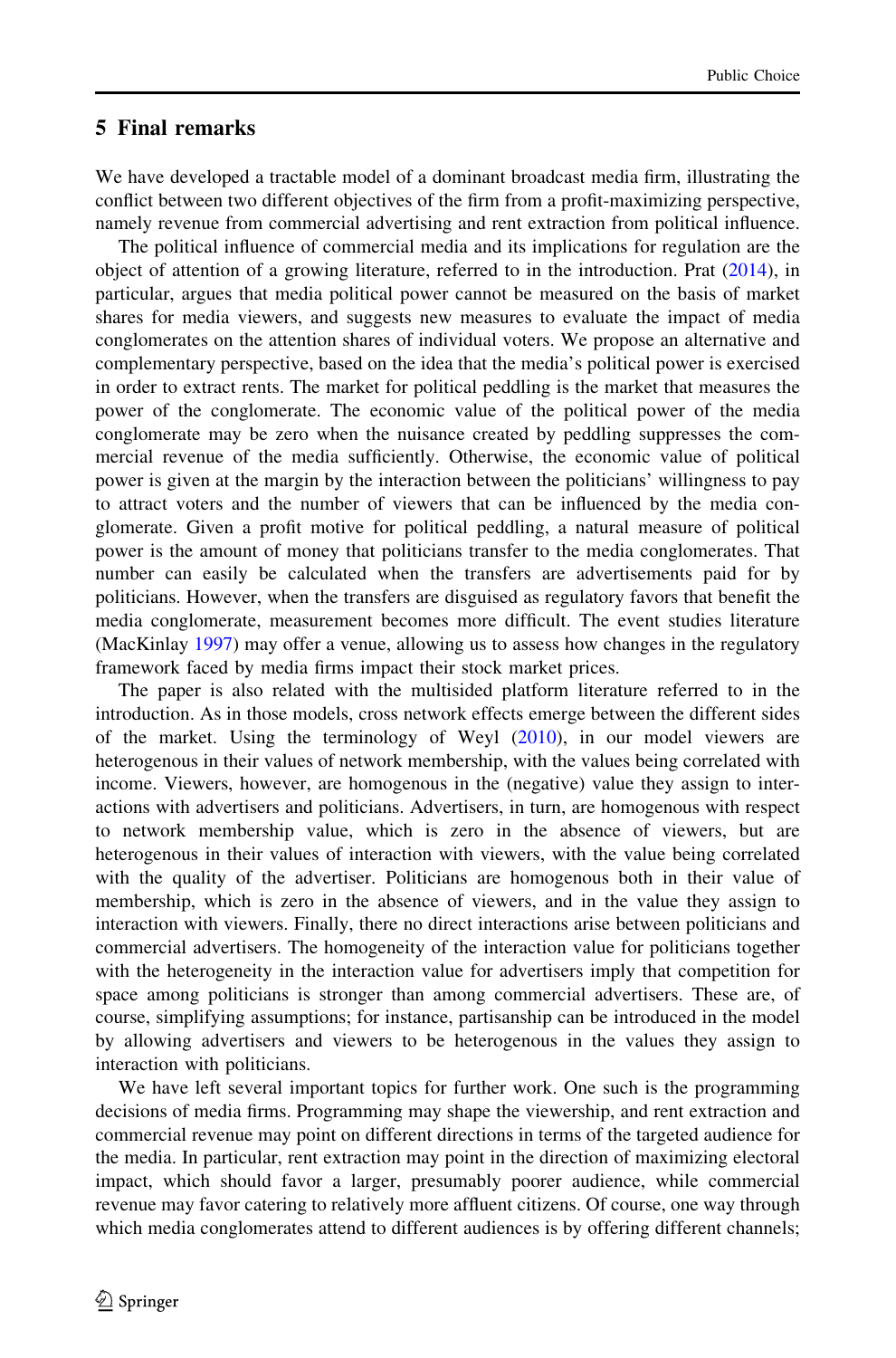<span id="page-12-0"></span>one insight from a political economic perspective is that such diversified offer may respond not only to purely commercial decisions. Programming is a timely topic to the extent that new media are very effective in tailoring their content to viewers.

For the purpose of the presentation, we have assumed throughout that viewership is concentrated in poorer citizens. This is of course, unnecessary for media to have an impact on policy decisions in the context of the model–all that is necessary is that viewership is not distributed independently of policy preferences. The audience for new media, in particular social media in which the content is partly provided by viewers, is not likely to be concentrated in low income groups. It may be the case that the transition from the old broadcast media to new media as a source of information and entertainment may lead to policy distortions in the opposite direction of that explored in this paper, that is away from the interests of relatively better-off citizens.

Another important topic we have left out is competition between several media firms. Competition and collusion among platforms are challenging topics and the object of attention of ongoing research in industrial organization. The study of media conglomerates from both an industrial organization and a political perspective is, we believe, an exciting area of research and one that can bring about both a better understanding of the economic and political role of media conglomerates–both old and new–in the workings of modern democracies.

Acknowledgements We thank David Levine, Tom Palfrey, Andrea Mattozzi, Stephane Wolton, two anonymous referees, and several seminar audiences for comments and suggestions.

### Appendix

Proof of Theorem 3.1 To characterize equilibrium behavior, we proceed backwards from the last stages of the game. Citizens can anticipate a consumption level equal to their initial endowment of good 1, that is  $\omega_1$ , regardless of whether they are active or inactive, since all the gains from trade are appropriated by advertisers. Given their expected consumption levels, at the voting stage the ideal levels of the public good for citizens are given by  $X(\omega_1)$ . Given their Euclidian preferences over levels of the public good, in any political economic equilibrium uninfluenced citizens at the voting stage vote for the politician whose proposal is closer to their ideal public good level, splitting their votes exactly in case of indifference, while influenced viewers vote for the winner of the political auction.

At the electoral competition stage, the bid paid by the winner of the political auction is already a sunk cost, so that both politicians seek to maximize their vote shares. Moreover, since influenced voters' behavior is predetermined by the result of the political auction, both politicians seek to maximize their votes among uninfluenced voters. It is simple to check that in equilibrium both politicians offer policies that are medians of the ideal levels of the public good among uninfluenced citizens. This is because, if any politician expects to obtain less than half the votes, then the politician can adopt the policy choice of the other politician and obtain half the votes. In particular, if the median is unique, politicians offer the same policy.

At the watching stage, viewers' optimal behavior and correct expectations about their consumption levels imply that in equilibrium, for any previous history, they watch the media if and only<sup>7</sup> if  $1 - \lambda \omega_1 - \gamma a \geq 0$ , or equivalently, if and only if

 $<sup>7</sup>$  For simplicity, we have viewers and advertisers becoming active whenever they are indifferent. This is</sup> without loss of generality, since on the equilibrium path the sets of indifferent viewers and advertisers are zero measure.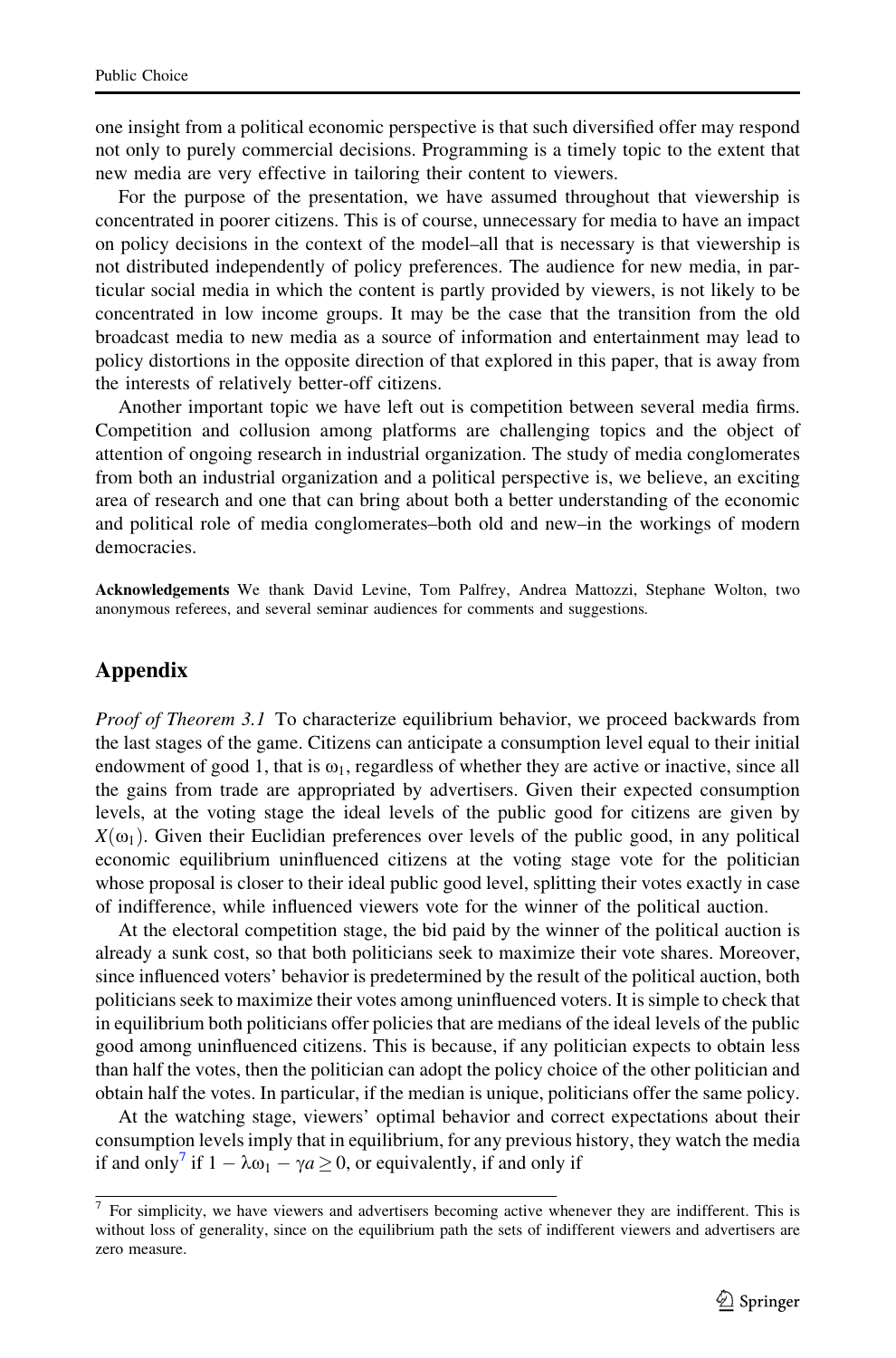$$
\omega_1 \leq \frac{1-\gamma a}{\lambda} = \frac{1-\gamma(a_c+a_e)}{\lambda}.
$$

<span id="page-13-0"></span>The equilibrium fraction of active viewers, then, for any history at the watching stage is given by

$$
F((1-\gamma(a_c+a_e))/\lambda).
$$

At the ad market stage, advertisers' optimal behavior and correct expectations about decisions of other advertisers and future decisions of viewers imply that in equilibrium, for any choice of  $a_e$  and p by the firm, an advertiser becomes active if

$$
F((1-\gamma(a_c+a_e))/\lambda)\sigma\omega_2-p\geq 0,
$$

or equivalently if

$$
\sigma \geq \frac{p}{\omega_2 F((1-\gamma(a_c+a_e))/\lambda)}.
$$

Thus, the equilibrium fraction of active advertisers is given by the solution to

$$
a_c = 1 - G\bigg(\frac{p}{\omega_2 F((1 - \gamma(a_c + a_e))/\lambda)}\bigg).
$$

For  $a_c > 0$ , we can rewrite this expression as

$$
p = \omega_2 G^{-1} (1 - a_c) F((1 - \gamma (a_c + a_e)) / \lambda) = P(a_c, a_e).
$$
 (11)

Note that for every  $0 \le a_e \lt (1 - \lambda \omega_1)/\gamma$  and every  $0 \lt p \le \omega_2F((1 - \gamma a_e)/\lambda)$ , there is a unique solution  $a_c \in [0, (1 - \lambda \omega_1)/\gamma - a_e)$  to Eq. (11); that is the level of commercial advertising in the unique equilibrium of the subgame following the firm's decision  $(p, a_e)$ . If the firm sets  $p = 0$ , all advertisers become active in the ensuing subgame, since they are at least indifferent between buying an ad or not. If the firm sets instead  $p \ge \omega_2 F((1 - \gamma a_e)/\lambda)$ , the level of commercial advertising in the ensuing subgame is zero.

At the ad market stage as well, equilibrium behavior in the auction and correct expectations about decisions of advertisers and future decisions of viewers imply that politicians bid

$$
b_1 = b_2 = r \min{\delta a_e, 1} F((1 - \gamma (a_c + a_e))/\lambda).
$$
 (12)

(This is the value of winning the political auction, when politicians anticipate correctly that regardless of who wins the political auction, they will split equally the votes of non influenced citizens.)

It is easy to see that  $p = 0$  cannot be revenue-maximizing. Similarly, choosing any price  $p > \omega_2F((1 - \gamma a_e))/\lambda$  is revenue equivalent to setting  $p = \omega_2F((1 - \gamma a_e))/\lambda$ . Thus, we can write the problem of the firm as choosing both political and commercial advertising under the constraint

$$
a_c + a_e \leq (1 - \lambda \underline{\omega}_1)/\gamma.
$$

Since increasing  $a_e$  is detrimental for the firm for  $a_e \geq 1/\delta$ , we can further restrict our attention to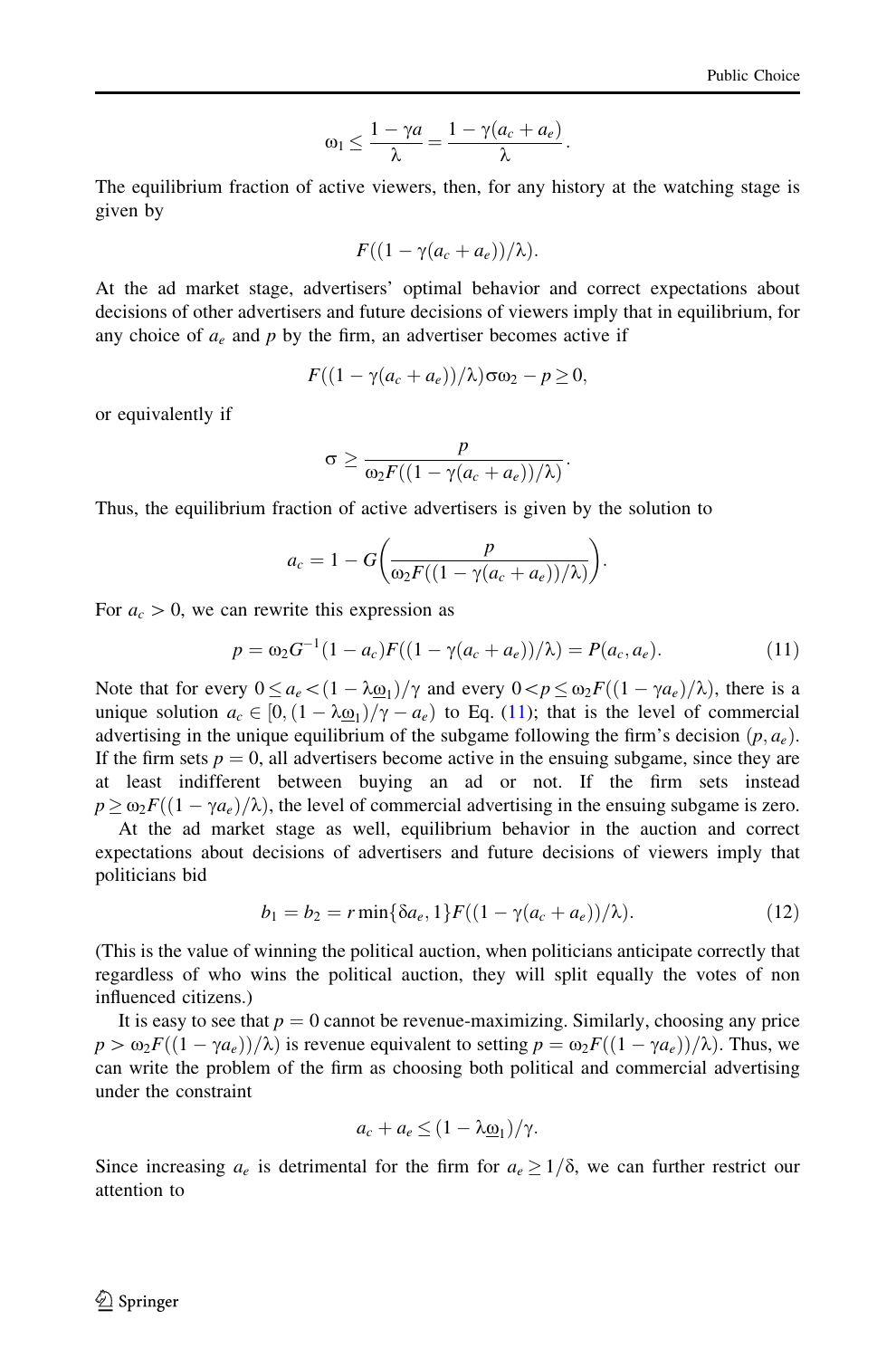$a_e \leq 1/\delta$ .

Given the choices of advertisers and viewers along the equilibrium path in the subgame following a firm's choice of  $a_e$  and p, it is tedious but straightforward to verify that the distribution of ideal levels of the public good for non influenced voters is given by  $H(a_c, a_e)$  if  $p = P(a_c, a_e)$ .

Using Eqs.  $(11)$  $(11)$  and  $(12)$  $(12)$  $(12)$  and the objective of the firm, the profit maximization problem for the firm, then, can be written as

$$
\max_{a_c, a_e} \{ (\overline{\omega}_2 \pi(a_c) + \delta r a_e) \times F((1 - \gamma(a_c + a_e))/\lambda) \}
$$
 (M)

subject to

$$
0 \le a_c \le 1
$$
,  $0 \le a_e \le 1/\delta$  and  $a_c + a_e \le (1 - \lambda \underline{\omega}_1)/\gamma$ .

Since the expression for the objective of the firm in (M) is continuous and differentiable, and the choice set for  $a_c$  and  $a_e$  is compact, a solution for the problem of the firm exists and moreover it satisfies the usual first order conditions.

To show that the solution to problem M is unique, observe that, by assumption B,  $\omega_2\pi(a_c) + \delta r a_e$  is a concave function of  $a_c$  and  $a_e$ , which in turn implies that it is also a log-concave function of  $a_c$  and  $a_e$ . Similarly, since F is log-concave,  $F((1 - \gamma(a_c +$  $(a_e)$  is a log-concave function of  $a_c$  and  $a_e$ . Since the product of log-concave functions is log-concave, it follows that the objective function in problem M is log-concave as well, and therefore has a unique maximum. To check that  $a_c + a_e \leq (1 - \lambda \omega_1)/\gamma$  is never binding, note that if the inequality is not strict, the value of the objective function is zero, but the firm can make positive profits by setting  $a_e$  and  $a_c$  close enough to zero, since by assumption  $\omega_1 < \lambda$ . Similarly,  $a_c \le 1$  is never binding, since the value of the objective function in M can be increased by reducing  $a_c$  and increasing  $a_e$  pari passu whenever  $a_c = 1$ , given that  $\pi'(1) < 0$  but  $\delta r > 0$ . Thus, the problem of the firm can be formulated as in part (ii) of the theorem, and it has a unique solution. The remainder of the equilibrium path can be obtained retracing our steps. In particular, substituting  $P(a_c^*, a_e^*)$  for p in the ideal points of voters we obtain that the distribution of ideal points is given by  $H(x|a_c^*, a_e^*)$ , as described by part (iii) of the theorem. By construction, the equilibrium path is unique, as required by part (i) of the theorem.

*Proof of Proposition 4.3* For any pair  $x', x'' \in \mathcal{R}$  such that  $x' < x''$ , let

$$
m(r|x',x'') \equiv (H(x''|a_c(r),a_e(r)) - H(x'|a_c(r),a_e(r)))C(a_c(r),a_e(r)),
$$

and for any  $x' \in \mathcal{R}$  let

$$
m(r|-\infty,x') \equiv (H(x'|a_c(r),a_e(r))C(a_c(r),a_e(r)),m(r|x',+\infty) \equiv (1 - H(x'|a_c(r),a_e(r)))C(a_c(r),a_e(r)),
$$

where  $a_c(r)$  and  $a_e(r)$  are the equilibrium choices of commercial and political advertisement as a function of r. Intuitively,  $m(r|x', x'')$  is the measure of the set of uninfluenced voters with ideal points in the interval  $(x', x'']$ , given that the level of political rents is r. Similarly,  $m(r| - \infty, x'')$  and  $m(r|x', +\infty)$  are the measure of the sets of uninfluenced voters with ideal points respectively weakly below and strictly above  $x'$ .

Let  $x(r)$  denote the median of  $H(x|a_c(r), a_e(r))$ , that is the equilibrium policy choice as a function of political rents. It is easy to see that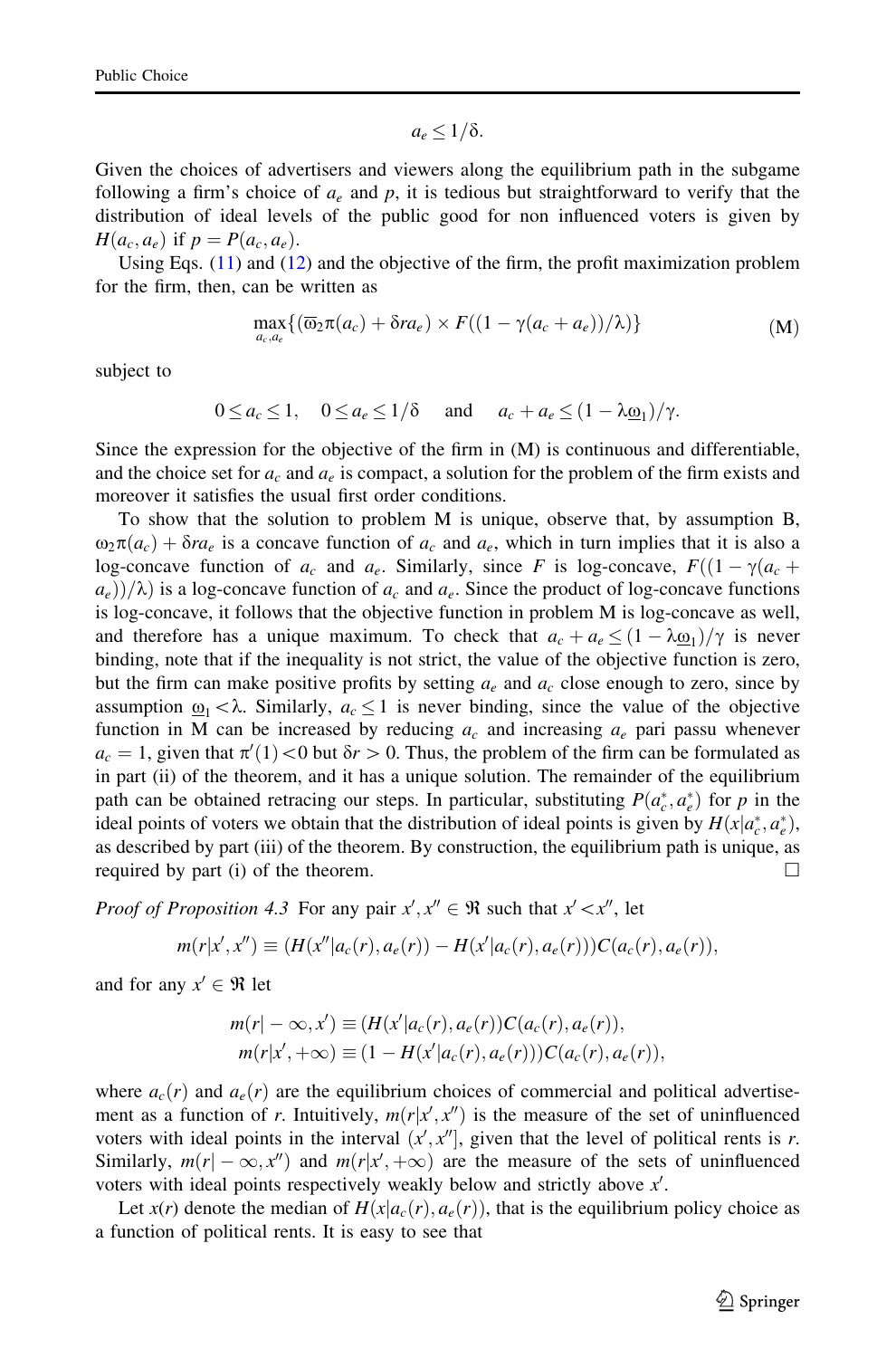$$
m(r|-\infty,x(r))=m(r|x(r),+\infty)
$$

and moreover,  $x > x(r)$  if and only if

$$
m(r|-\infty,x) > m(r|x,+\infty).
$$

Now suppose that for the initial value of political rents r' we have  $a_c(r') > 0$ ,  $a_e(r') > 0$ , and  $x(r') < X((1 - \gamma a(r'))/\delta)$ ; that is, in the initial situation the median voter is an inactive viewer. If r'' is larger than but close enough to r', it must be that  $x(r'') < X((1 - \gamma a(r''))/\delta)$ . Thus,

$$
m(r''| - \infty, x(r')) = m(r'| - \infty, x(r')),
$$

because all citizens with ideal points below  $x(r')$  are inactive viewers, whose ideal points are unaffected by changes in advertising. However,

$$
m(r''|x(r'), +\infty) = F(X^{-1}(x(r'))) - \delta a_e(r'')F((1 - \gamma a(r''))/\lambda)
$$
  
< 
$$
< F(X^{-1}(x(r'))) - \delta a_e(r')F((1 - \gamma a(r'))/\lambda)
$$
  

$$
= m(r'|x(r'), +\infty).
$$

where the inequality in the second line follows from Proposition [4.2](#page-10-0). Hence,

$$
m(r''|x(r'),+\infty) < m(r'|x(r'),+\infty) = m(r'|-\infty,x(r')) = m(r''|-\infty,x(r')),
$$

so that  $x(r') > x(r'')$ .

Suppose instead that for the initial value of political rents r' we have  $a_c(r') > 0$ ,  $a_e(r') > 0$ , and  $x(r') > X((1 - \gamma a(r'))/\delta)$ ; that is, in the initial situation the median uninfluenced voter is an active viewer. Note that this implies  $a_e(r') < 1/\delta$ ; otherwise all the active viewers would be influenced. If  $r'' > r'$  is larger than but close enough to r', it must be that  $x(r'') > X((1 - \gamma a(r''))/\delta)$ . We can calculate

$$
m(r''|x(r'),+\infty) = \frac{1 - \delta a_e(r'')}{1 - \delta a_e(r')} m(r'|x(r'),+\infty),
$$

because all voters with ideal points above  $x(r')$  are active viewers, and the fraction of active viewers who are uninfluenced decreases from  $1 - \delta a_e(r')$  to  $1 - \delta a_e(r'')$ . From Proposition [4.1](#page-9-0) (i) we have  $a(r'') > a(r')$  implying  $X((1 - \gamma a(r''))/\delta))$  $X((1 - \gamma a(r'))/\delta)$ ). Thus,

$$
m(r''|-\infty, x(r')) = m(r''|-\infty, X((1-\gamma a(r'))/\delta))
$$
  
+ 
$$
m(r''|X((1-\gamma a(r'))/\delta), X((1-\gamma a(r''))/\delta))
$$
  
+ 
$$
m(r''|X((1-\gamma a(r''))/\delta), x(r'))
$$
  
= 
$$
m(r'|-\infty, X((1-\gamma a(r'))/\delta))
$$
  
+ 
$$
\frac{1}{1-\delta a_e(r')}m(r'|X((1-\gamma a(r'))/\delta), X((1-\gamma a(r''))/\delta))
$$
  
+ 
$$
\frac{1-\delta a_e(r'')}{1-\delta a_e(r')}m(r'|X((1-\gamma a(r''))/\delta), x(r'))
$$
  
> 
$$
\frac{1-\delta a_e(r'')}{1-\delta a_e(r')}m(r'|-\infty, x(r')).
$$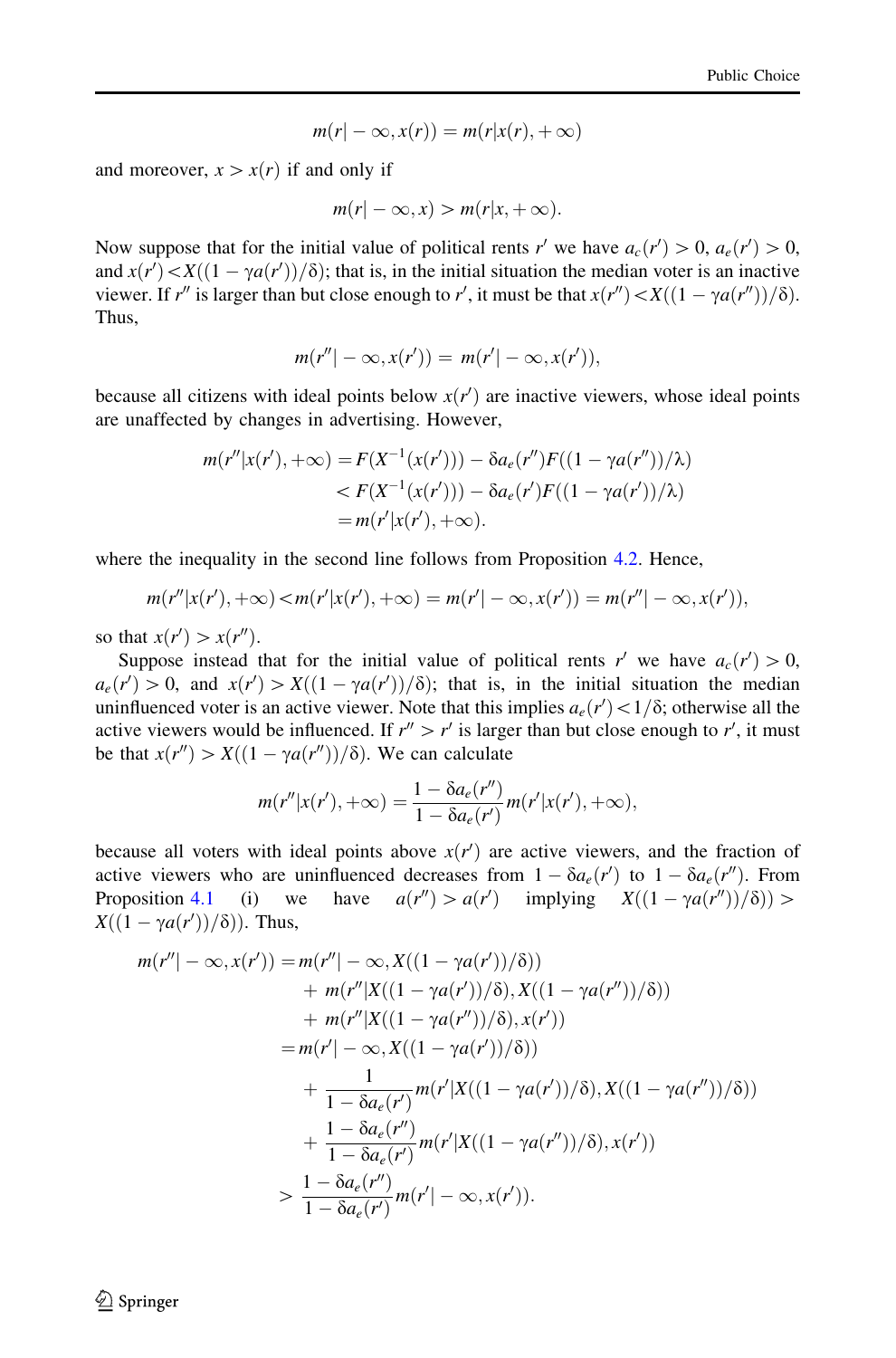<span id="page-16-0"></span>Hence,

$$
m(r''|-\infty, x(r')) > m(r''|x(r'), +\infty),
$$

so that  $x(r') > x(r'')$ .  $\vert > x(r'').$ 

## **References**

- Anderson, S., & Coate, S. (2005). Market provision of broadcasting: A welfare analysis. Review of Economic Studies, 72(4), 947–972.
- Armstrong, M. (2006). Competition in two-sided markets. RAND Journal of Economics, 37(3), 668–691.
- Bernhardt, D., Krasa, S., & Polborn, M. (2008). Political polarization and the electoral effect of media bias. Journal of Public Economics, 92, 1092–1104.
- Besley, T., & Prat, A. (2006). Handcuffs for the grabbing hand? Media capture and government accountability. American Economic Review, 96(3), 720–736.
- Bikhchandani, S., Hirshleifer, J., & Riley, J. G. (2013). The analytics of uncertainty and information (2nd ed.). New York: Cambridge University Press.
- Chan, J., & Stone, D. F. (2013). Media proliferation and partisan selective exposure. Public Choice, 156(3), 467–490.
- Coyne, C., & Leeson, P. (2004). Read all about it! Understanding the role of media in economic development. Kyklos, 57(1), 21–44.
- Coyne, C., & Leeson, P. (2009). Media as a mechanism of institutional change and reinforcement. Kyklos, 62(1), 1–14.
- DellaVigna, S., & Kaplan, E. (2007). The Fox News effect: Media bias and voting. Quarterly Journal of Economics, 122(3), 1187–1234.
- Di Tella, R., & Franceschelli, I. (2011). Government advertising and media coverage of corruption scandals. American Economic Journal: Applied Economics, 3(4), 119–151.
- Dooe, M. (2013). Behind the data: TV viewing and income. [http://www.marketplace.org/topics/wealth](http://www.marketplace.org/topics/wealth-poverty/income-upshot/behind-data-tv-viewing-and-income)[poverty/income-upshot/behind-data-tv-viewing-and-income](http://www.marketplace.org/topics/wealth-poverty/income-upshot/behind-data-tv-viewing-and-income).
- Duggan, J., & Martinelli, C. (2011). A spatial theory of media slant and voter choice. Review of Economic Studies, 78(2), 640–666.
- Durante, R., Pinotti, P., & Tesei, A. (2017). The political legacy of entertainment TV. CEPR Discussion Paper 10738.
- Fang, H. (2002). Lottery versus all-pay auction models of lobbying. Public Choice, 112(3), 351–371.
- Gentzkow, M., & Shapiro, J. (2006). Media bias and reputation. Journal of Political Economy, 114(2), 280–316.
- Gentzkow, M., & Shapiro, J., (2015). Media bias in the marketplace: Theory. In S. Anderson, J. Waldfogel & D. Stromberg (Eds.), Handbook of media economics (Vol. 1A). North Holland (forthcoming).
- Gentzkow, M., Shapiro, J., & Sinkinson, M. (2011). The effect of newspaper entry and exit on electoral politics. American Economic Review, 101(7), 2980–3018.
- Groseclose, T., & Milyo, J. (2005). A measure of media bias. Quarterly Journal of Economics, 120(4), 1191–1237.
- Hillman, A., & Samet, D. (1987). Dissipation of contestable rents by small numbers of contenders. Public Choice, 54(1), 63–82.
- IBOPE AGB. (2009). Anuario 2008 2009: Audiencias y medios en México.
- Leeson, P. (2008). Media freedom, political knowledge, and participation. *Journal of Economic Perspec*tives, 22(2), 155–169.
- MacKinlay, A. C. (1997). Event studies in economics and finance. Journal of Economic Literature, 35, 13–39.
- Mcmillan, J., & Zoido, P. (2004). How to subvert democracy: Montesinos in Peru. Journal of Economic Perspectives, 18(4), 69–92.
- Mullainathan, S., & Shleifer, A. (2005). The market for news. American Economic Review, 95(4), 1031–1053.
- NORC. (2014). GSS General Social Survey. [http://www3.norc.org/GSS](http://www3.norc.org/GSS%2bWebsite/)+Website/.
- Prat, A. (2014). Measuring media power. In CEPR DP10094.
- Prat, A., & Stromberg, D. (2013). The political economy of mass media. In D. Acemoglu, M. Arellano, & E. Dekel (Eds.), Advances in Economics and Econometrics, Tenth World Congress. Applied Economics (Vol. 2, pp. 135–187). New York: Cambridge University Press.